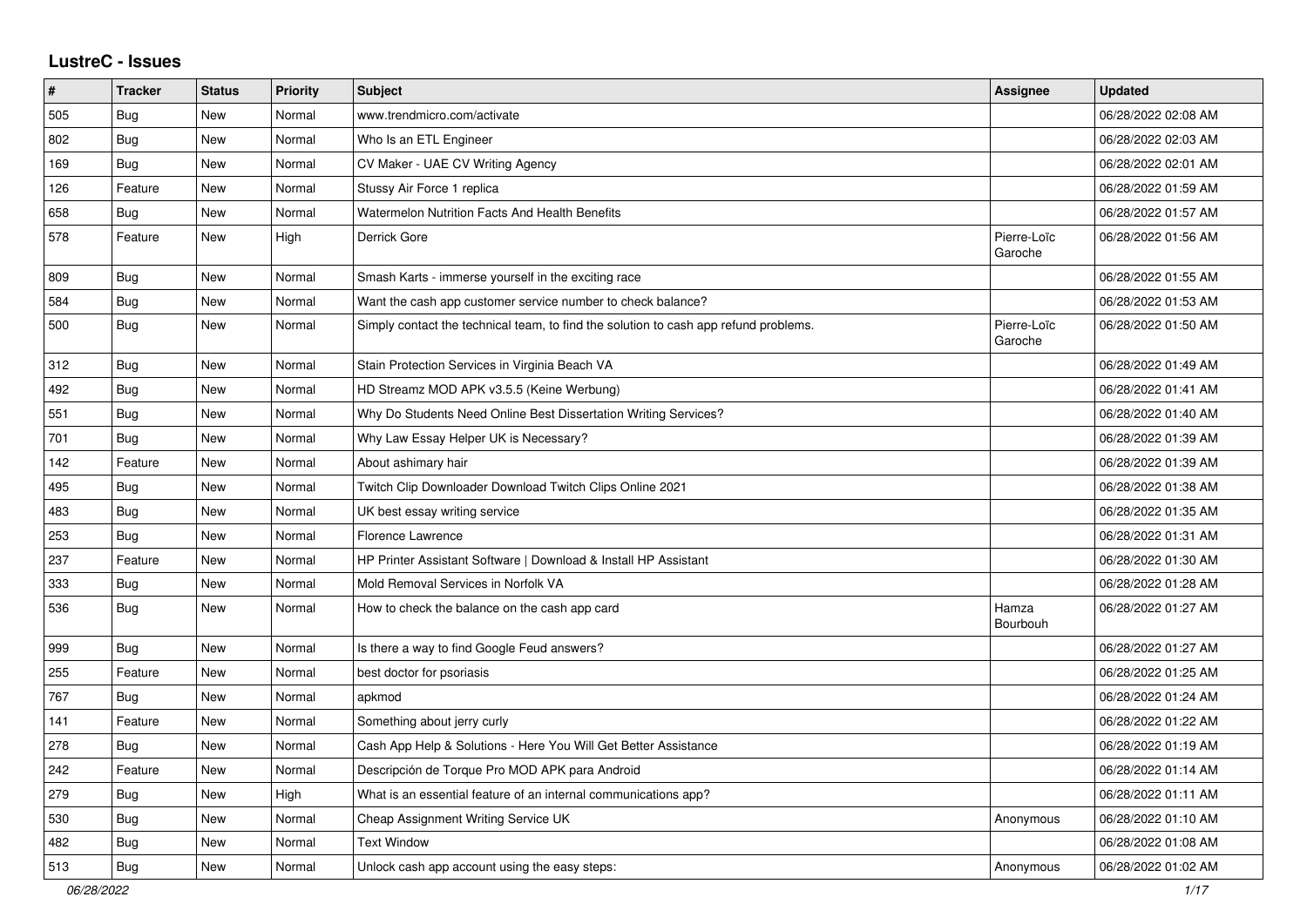| $\sharp$ | <b>Tracker</b> | <b>Status</b> | Priority | Subject                                                                          | <b>Assignee</b>        | <b>Updated</b>      |
|----------|----------------|---------------|----------|----------------------------------------------------------------------------------|------------------------|---------------------|
| 475      | <b>Bug</b>     | New           | Normal   | Floor Cleaning Arlington MA                                                      |                        | 06/28/2022 01:00 AM |
| 573      | <b>Bug</b>     | New           | Normal   | Experimente lo mejor en la aplicación Apk de juegos gratis                       |                        | 06/28/2022 12:55 AM |
| 348      | Bug            | New           | Normal   | Mold Removal Services in Chesapeake VA                                           |                        | 06/28/2022 12:53 AM |
| 183      | <b>Bug</b>     | New           | Normal   | Nursing Assignment Help Online                                                   |                        | 06/28/2022 12:51 AM |
| 153      | <b>Bug</b>     | New           | Normal   | urgent loan online                                                               | Christophe<br>Garion   | 06/28/2022 12:49 AM |
| 132      | <b>Bug</b>     | New           | Normal   | concrete-everything                                                              |                        | 06/28/2022 12:47 AM |
| 527      | Feature        | New           | Normal   | My Teachers                                                                      |                        | 06/28/2022 12:43 AM |
| 269      | <b>Bug</b>     | New           | Normal   | Is there such a site for app design?                                             | Anonymous              | 06/28/2022 12:43 AM |
| 264      | <b>Bug</b>     | New           | Normal   | We Buy Your Unwanted Car                                                         | Corentin<br>Lauverjat  | 06/28/2022 12:43 AM |
| 190      | Bug            | New           | Normal   | All About Cash App Transfer Fail Problems                                        |                        | 06/28/2022 12:42 AM |
| 487      | Bug            | New           | Normal   | Cheap Fake Dunks                                                                 |                        | 06/28/2022 12:36 AM |
| 508      | <b>Bug</b>     | New           | Normal   | hire a professional dissertation help                                            |                        | 06/28/2022 12:34 AM |
| 200      | Bug            | New           | Normal   | uiopi[o                                                                          |                        | 06/28/2022 12:33 AM |
| 814      | <b>Bug</b>     | New           | Normal   | Stage Fright Cure                                                                | Pierre-Loïc<br>Garoche | 06/28/2022 12:31 AM |
| 139      | Bug            | New           | Normal   | relseo                                                                           |                        | 06/28/2022 12:24 AM |
| 516      | Bug            | New           | Normal   | Does Cash App Help To Get Cash App Refund Without Any Interruption?              |                        | 06/28/2022 12:20 AM |
| 628      | <b>Bug</b>     | New           | Normal   | CV reviewing services!                                                           |                        | 06/28/2022 12:17 AM |
| 205      | Bug            | New           | Low      | Mens Designer Glasses                                                            |                        | 06/28/2022 12:17 AM |
| 604      | <b>Bug</b>     | New           | Normal   | Idle Game Online                                                                 |                        | 06/28/2022 12:15 AM |
| 816      | Bug            | New           | Normal   | Play Scribble io fun with everyone                                               |                        | 06/28/2022 12:09 AM |
| 490      | Bug            | New           | Normal   | Unlock cash app account by getting quick solutions from the technical executives |                        | 06/28/2022 12:08 AM |
| 114      | Bug            | New           | Normal   | <b>Medical Research Writing Services</b>                                         |                        | 06/28/2022 12:06 AM |
| 140      | Bug            | New           | Normal   | sugarbalanceusa                                                                  |                        | 06/28/2022 12:05 AM |
| 782      | <b>Bug</b>     | New           | Normal   | Comment faire une sonnerie téléphonique                                          |                        | 06/27/2022 11:56 PM |
| 181      | <b>Bug</b>     | New           | Normal   | <b>Healthcare Custom Writing Services</b>                                        |                        | 06/27/2022 11:52 PM |
| 803      | Feature        | New           | High     | Ketamine Online Store                                                            | Pierre-Loïc<br>Garoche | 06/27/2022 11:48 PM |
| 168      | Bug            | New           | Normal   | UFC 256 Live Stream Online                                                       |                        | 06/27/2022 11:47 PM |
| 336      | <b>Bug</b>     | New           | Normal   | Tile & Grout Cleaning Services in Norfolk VA                                     |                        | 06/27/2022 11:46 PM |
| 188      | <b>Bug</b>     | New           | Normal   | Why are university students buying assignments online?                           | Pierre-Loïc<br>Garoche | 06/27/2022 11:45 PM |
| 714      | <b>Bug</b>     | New           | Normal   | Cuevana 3 Premium - Enjoy Your Favorite Movies and TV Shows on Your Smart TV     |                        | 06/27/2022 11:43 PM |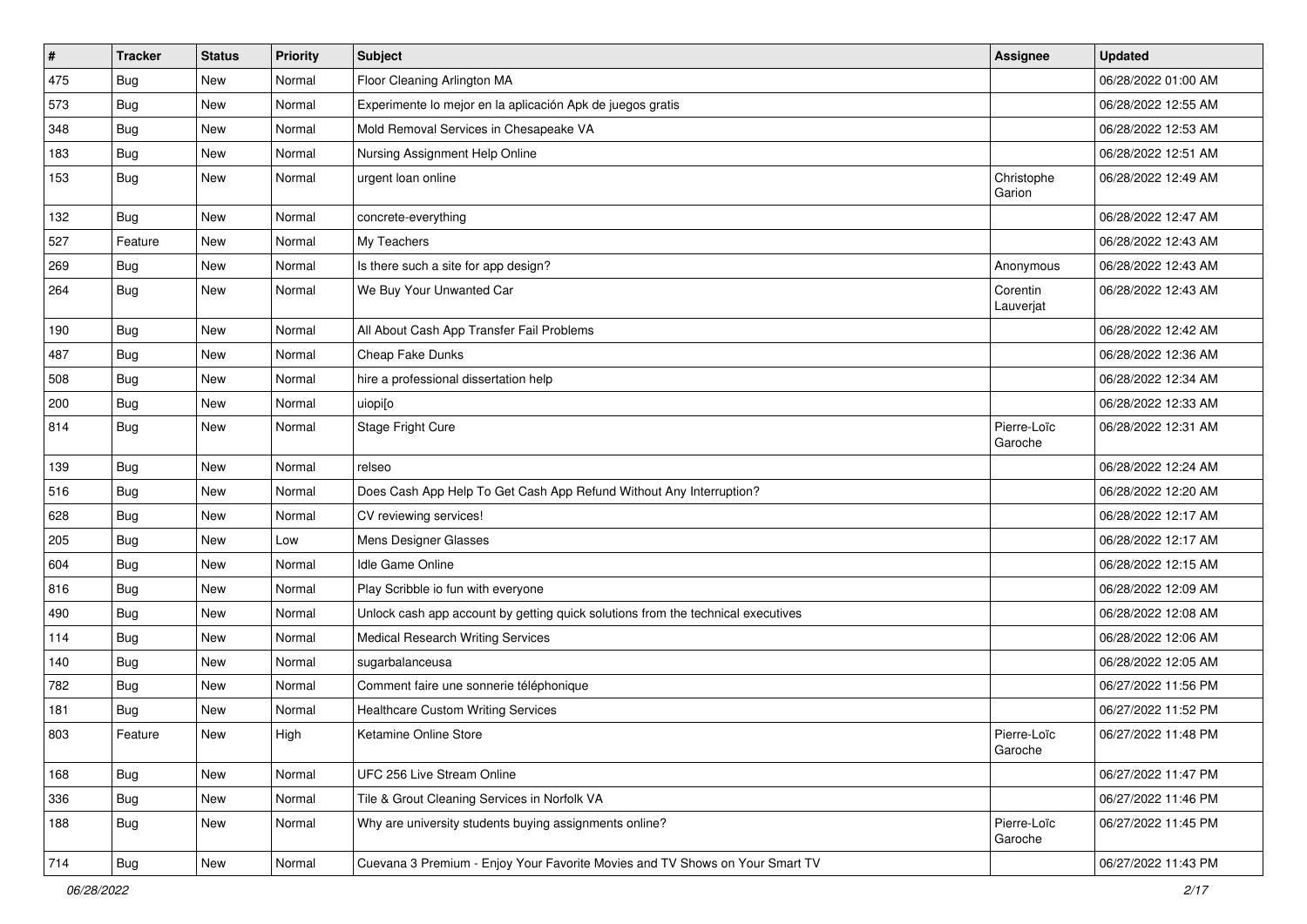| #   | <b>Tracker</b> | <b>Status</b> | <b>Priority</b> | Subject                                                                | <b>Assignee</b>        | <b>Updated</b>      |
|-----|----------------|---------------|-----------------|------------------------------------------------------------------------|------------------------|---------------------|
| 261 | <b>Bug</b>     | New           | Normal          | Ringtone Downloads - Easy Ways Come Up With Your Own Ringtones         |                        | 06/27/2022 11:43 PM |
| 143 | <b>Bug</b>     | <b>New</b>    | Normal          | Bob lace front wigs                                                    |                        | 06/27/2022 11:42 PM |
| 157 | <b>Bug</b>     | New           | Normal          | Forget cash app pin                                                    |                        | 06/27/2022 11:41 PM |
| 717 | <b>Bug</b>     | New           | Normal          | Disney Plus Apk - Watch Movies and TV Shows on Your Device             |                        | 06/27/2022 11:38 PM |
| 234 | <b>Bug</b>     | <b>New</b>    | Normal          | My Personal Experience With the College Writing Services               |                        | 06/27/2022 11:31 PM |
| 470 | <b>Bug</b>     | New           | Normal          | Commercial Floor Cleaning Westchester MA                               |                        | 06/27/2022 11:31 PM |
| 939 | <b>Bug</b>     | New           | Normal          | Ability to change sound notifications                                  | Christophe<br>Garion   | 06/27/2022 11:29 PM |
| 607 | <b>Bug</b>     | <b>New</b>    | Normal          | Vex 5                                                                  |                        | 06/27/2022 11:24 PM |
| 572 | Feature        | New           | Normal          | New features of WhatsApp Plus on Android phones                        | Pierre-Loïc<br>Garoche | 06/27/2022 11:22 PM |
| 498 | Bug            | New           | Normal          | Téléchargeur SoundCloud : SoundCloud en Mp3                            | Christophe<br>Garion   | 06/27/2022 11:18 PM |
| 92  | Bug            | New           | High            | expression should have been normalized in EMF backend                  | Pierre-Loïc<br>Garoche | 06/27/2022 11:11 PM |
| 665 | Feature        | New           | Normal          | Look for a dedicated help with finance assignment                      |                        | 06/27/2022 11:10 PM |
| 494 | <b>Bug</b>     | New           | Normal          | <b>Buy Discussion Post</b>                                             |                        | 06/27/2022 11:08 PM |
| 595 | <b>Bug</b>     | <b>New</b>    | Normal          | RFM Online - une révolution dans la gestion de l'identité numérique    |                        | 06/27/2022 11:06 PM |
| 116 | <b>Bug</b>     | New           | Normal          | aertaeyg                                                               |                        | 06/27/2022 11:06 PM |
| 481 | <b>Bug</b>     | New           | Normal          | Nur Online Shop                                                        |                        | 06/27/2022 11:05 PM |
| 120 | <b>Bug</b>     | <b>New</b>    | Normal          | ghfjtkx                                                                | Pierre-Loïc<br>Garoche | 06/27/2022 11:05 PM |
| 178 | <b>Bug</b>     | New           | Normal          | transparent lace wigs                                                  |                        | 06/27/2022 11:04 PM |
| 289 | Bug            | <b>New</b>    | Normal          | Recover Yahoo Mail Forgotten Password - Explore Kanata Chinese         |                        | 06/27/2022 11:03 PM |
| 219 | <b>Bug</b>     | New           | Normal          | Free Ringtones for Cell Phones.                                        |                        | 06/27/2022 11:03 PM |
| 182 | <b>Bug</b>     | New           | Normal          | <b>Healthcare Custom Writing Services</b>                              |                        | 06/27/2022 11:00 PM |
| 922 | <b>Bug</b>     | New           | Normal          | Why Is The Need For Assignment Writing Services?                       |                        | 06/27/2022 10:54 PM |
| 772 | <b>Bug</b>     | New           | Normal          | united airlines baggage policy                                         |                        | 06/27/2022 10:53 PM |
| 478 | Feature        | New           | Normal          | Is it safe to install third-party WhatsApp GB?                         |                        | 06/27/2022 10:37 PM |
| 830 | Bug            | New           | Normal          | Poppy Playtime APK                                                     |                        | 06/27/2022 10:31 PM |
| 592 | Bug            | New           | Normal          | Deezer Premium APK - Baixe músicas de qualquer lugar do mundo de graça |                        | 06/27/2022 10:23 PM |
| 228 | <b>Bug</b>     | New           | Normal          | Why Does Cash App Transaction Failed? - Here Is the Answer             |                        | 06/27/2022 10:20 PM |
| 251 | <b>Bug</b>     | New           | Normal          | All About Cash App Transfer Fail Problems                              | Pierre-Loïc<br>Garoche | 06/27/2022 10:19 PM |
| 321 | <b>Bug</b>     | New           | Normal          | Tile & Grout Cleaning Services in Virginia Beach VA                    |                        | 06/27/2022 10:08 PM |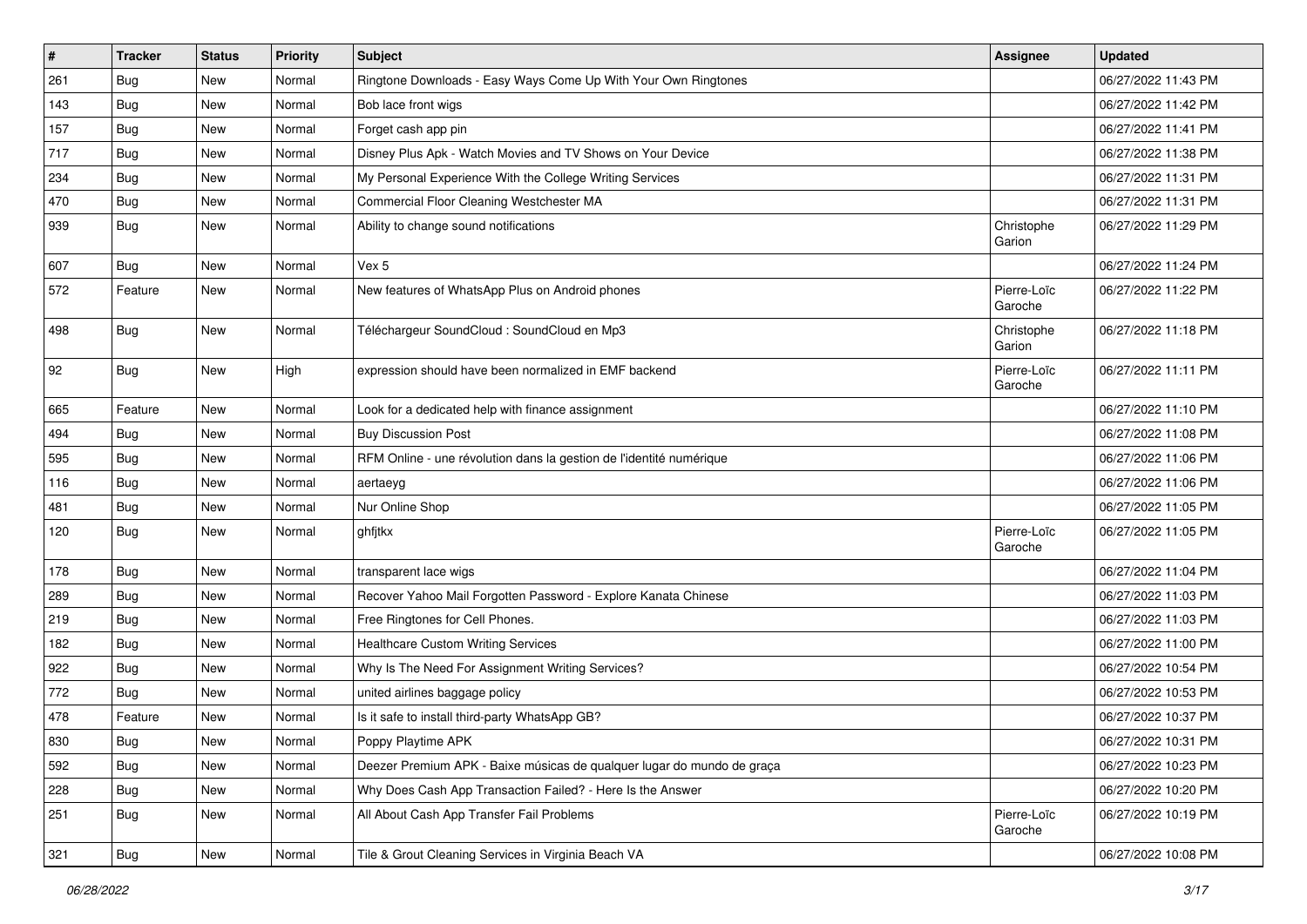| $\vert$ # | <b>Tracker</b> | <b>Status</b> | <b>Priority</b> | Subject                                                                                                                                      | <b>Assignee</b>        | <b>Updated</b>      |
|-----------|----------------|---------------|-----------------|----------------------------------------------------------------------------------------------------------------------------------------------|------------------------|---------------------|
| 737       | <b>Bug</b>     | New           | Normal          | How Do I Talk To A Live Person At Facebook If Anything Is Doubtful?                                                                          |                        | 06/27/2022 09:59 PM |
| 762       | Bug            | New           | Normal          | How To Add Money To A Cash App Card If Struggling With Low Amount?                                                                           |                        | 06/27/2022 09:58 PM |
| 684       | Bug            | New           | Normal          | Difference between paper map and online map                                                                                                  |                        | 06/27/2022 09:55 PM |
| 680       | Feature        | New           | Normal          | Word Jewels 2                                                                                                                                |                        | 06/27/2022 09:55 PM |
| 519       | Bug            | New           | Normal          | Are you finding online UK Assignment writers?                                                                                                |                        | 06/27/2022 09:51 PM |
| 347       | <b>Bug</b>     | New           | Normal          | Eco/Green Cleaning Services in Chesapeake VA                                                                                                 |                        | 06/27/2022 09:46 PM |
| 600       | Bug            | New           | Normal          | Play Store Pro                                                                                                                               |                        | 06/27/2022 09:43 PM |
| 556       | <b>Bug</b>     | New           | Normal          | Play Game Mod Apk With Your Friends                                                                                                          |                        | 06/27/2022 09:42 PM |
| 281       | Feature        | New           | Normal          | what are the types of Ringtones?                                                                                                             | Anonymous              | 06/27/2022 09:41 PM |
| 504       | Bug            | <b>New</b>    | Normal          | A beginner should always look for online Java assignment help!                                                                               |                        | 06/27/2022 09:41 PM |
| 331       | <b>Bug</b>     | New           | Normal          | Water Extraction Services in Norfolk VA                                                                                                      |                        | 06/27/2022 09:38 PM |
| 486       | <b>Bug</b>     | <b>New</b>    | Low             | <b>HP Wireless Printer Setup</b>                                                                                                             | Anonymous              | 06/27/2022 09:35 PM |
| 561       | Bug            | <b>New</b>    | Normal          | Enjoy the Full YouTube Premium Experience With YouTube Premium Membership                                                                    |                        | 06/27/2022 09:33 PM |
| 76        | <b>Bug</b>     | New           | Normal          | Import error: Load error: imported node real_to_int declared in a regular Lustre file. File "include/conv.lusi", line 1,<br>characters 0-64: |                        | 06/27/2022 09:32 PM |
| 948       | <b>Bug</b>     | <b>New</b>    | Normal          | Canon IJ Network Tool                                                                                                                        |                        | 06/27/2022 09:30 PM |
| 215       | Bug            | New           | Normal          | How For Top Level Cell Phone For You                                                                                                         |                        | 06/27/2022 09:19 PM |
| 507       | Bug            | New           | Normal          | central.bitdefender.com                                                                                                                      |                        | 06/27/2022 09:13 PM |
| 601       | <b>Bug</b>     | New           | Normal          | Best Essay Writing Service UK                                                                                                                | Pierre-Loïc<br>Garoche | 06/27/2022 09:13 PM |
| 73        | Bug            | <b>New</b>    | Urgent          | properties ID is not set in Json in EMF backend                                                                                              | Pierre-Loïc<br>Garoche | 06/27/2022 09:11 PM |
| 155       | <b>Bug</b>     | New           | Normal          | Cant access my cash app account                                                                                                              | Pierre-Loïc<br>Garoche | 06/27/2022 09:11 PM |
| 211       | Bug            | New           | Normal          | Problem in Cash App rebate? Call Cash App customer service number for help.                                                                  |                        | 06/27/2022 09:05 PM |
| 599       | Bug            | <b>New</b>    | Normal          | Do you know how to delete cash app account from your computer?                                                                               |                        | 06/27/2022 09:05 PM |
| 777       | <b>Bug</b>     | New           | Normal          | Obtain driving instructions using Google Maps.                                                                                               |                        | 06/27/2022 09:05 PM |
| 267       | Bug            | New           | Normal          | How To Use Internet Radio Services To Listen To Your Favorite Songs                                                                          |                        | 06/27/2022 09:03 PM |
| 493       | Feature        | <b>New</b>    | High            | chainsaw dance                                                                                                                               |                        | 06/27/2022 09:01 PM |
| 275       | <b>Bug</b>     | New           | Normal          | Activate Cash App Card With Or Without QR - Step By Step Guide                                                                               | Pierre-Loïc<br>Garoche | 06/27/2022 09:01 PM |
| 554       | <b>Bug</b>     | New           | Normal          | XvideoStudio Video Editor APK Free Download on TechToDown                                                                                    |                        | 06/27/2022 08:59 PM |
| 783       | <b>Bug</b>     | New           | Normal          | How Do I Determine The Reasons And Solutions To Fix Cash App Transfer Failed?                                                                |                        | 06/27/2022 08:58 PM |
| 568       | <b>Bug</b>     | New           | Normal          | Instale a versão mais recente do YouTube Premium                                                                                             |                        | 06/27/2022 08:56 PM |
| 529       | <b>Bug</b>     | New           | Normal          | Thop TV APK - Free Download for Android                                                                                                      |                        | 06/27/2022 08:52 PM |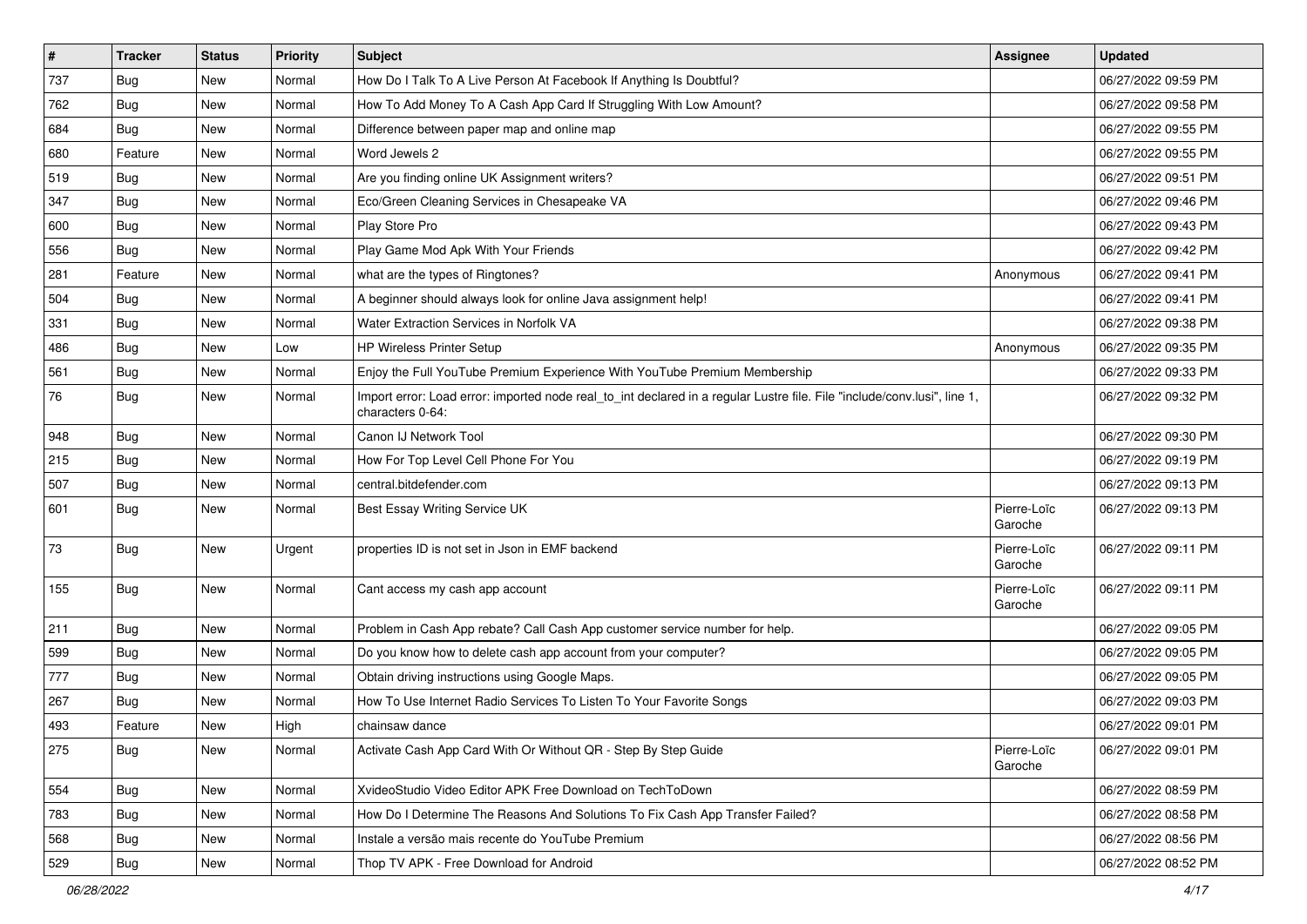| #    | <b>Tracker</b> | <b>Status</b> | Priority | Subject                                                                                  | <b>Assignee</b>        | <b>Updated</b>      |
|------|----------------|---------------|----------|------------------------------------------------------------------------------------------|------------------------|---------------------|
| 258  | <b>Bug</b>     | New           | Normal   | Fake Nike Dunk High AMBUSH Deep Royal                                                    |                        | 06/27/2022 08:50 PM |
| 209  | Bug            | New           | Normal   | Neglect to access old Cash App account considering message notice issue? Contact help.   |                        | 06/27/2022 08:49 PM |
| 525  | Bug            | New           | Normal   | If you don't have a QR code: How to activate cash app card in app                        |                        | 06/27/2022 08:47 PM |
| 244  | <b>Bug</b>     | New           | Normal   | Quels sont les avantages des stations de radio en ligne.                                 |                        | 06/27/2022 08:46 PM |
| 145  | Bug            | New           | Normal   | abdulbaissagar                                                                           |                        | 06/27/2022 08:45 PM |
| 503  | <b>Bug</b>     | New           | Normal   | Youtube Premium Apk free download for Android                                            |                        | 06/27/2022 08:43 PM |
| 761  | <b>Bug</b>     | New           | Normal   | What is it about basketball that makes it so popular in the United States?               | Corentin<br>Lauverjat  | 06/27/2022 08:40 PM |
| 501  | Bug            | New           | Normal   | How Do I Annihilate Cash App Transfer Failed Problems Effectively                        | Pierre-Loïc<br>Garoche | 06/27/2022 08:38 PM |
| 718  | <b>Bug</b>     | New           | High     | Solve Complex Accounting Assignments                                                     | Hamza<br>Bourbouh      | 06/27/2022 08:38 PM |
| 804  | <b>Bug</b>     | New           | Normal   | Review                                                                                   |                        | 06/27/2022 08:38 PM |
| 1018 | Bug            | New           | Normal   | So erhalten Sie ein kostenloses Hörbuch                                                  |                        | 06/27/2022 08:35 PM |
| 559  | <b>Bug</b>     | New           | High     | What Are Permission For Applications like Facebook Sending MMS?                          |                        | 06/27/2022 08:34 PM |
| 824  | Feature        | New           | Normal   | How to watch Fox News on my Smart TV or similar devices?                                 | Pierre-Loïc<br>Garoche | 06/27/2022 08:32 PM |
| 496  | Bug            | New           | Normal   | What is Live NetTV?                                                                      |                        | 06/27/2022 08:32 PM |
| 557  | Feature        | New           | Normal   | <b>Business Law Assignment Help</b>                                                      |                        | 06/27/2022 08:31 PM |
| 138  | Bug            | New           | Normal   | own-sweethome                                                                            |                        | 06/27/2022 08:22 PM |
| 971  | Bug            | New           | Normal   | How Do I Check Balance On Cash App Card With Optimum Ease?                               |                        | 06/27/2022 08:16 PM |
| 779  | Feature        | New           | Normal   | Latest Whatsapp groups for Teens                                                         | Pierre-Loïc<br>Garoche | 06/27/2022 08:15 PM |
| 75   | Bug            | New           | Normal   | exception File "checks/algebraicLoop.ml", line 368, characters 16-22: Assertion failed   |                        | 06/27/2022 08:11 PM |
| 285  | Bug            | New           | Normal   | Have you ever written an essay?                                                          |                        | 06/27/2022 08:05 PM |
| 951  | <b>Bug</b>     | New           | Normal   | Canon.com/ijsetup                                                                        |                        | 06/27/2022 07:56 PM |
| 194  | <b>Bug</b>     | New           | Normal   | lace closure wigs                                                                        |                        | 06/27/2022 07:56 PM |
| 774  | <b>Bug</b>     | New           | Normal   | Follow proper initiatives                                                                |                        | 06/27/2022 07:54 PM |
| 243  | Feature        | New           | Normal   | Reconstruir la pandilla de la mafia en Gangstar Vegas MOD APK                            |                        | 06/27/2022 07:53 PM |
| 512  | Bug            | New           | Normal   | The Importance Of Using Custom Writing Services                                          |                        | 06/27/2022 07:52 PM |
| 621  | Bug            | New           | Normal   | Buy All Modafinil & Armodafinil Tablets @Buy Modafinil US                                |                        | 06/27/2022 07:52 PM |
| 502  | Bug            | New           | Normal   | Les instructions pour définir des sonneries pour iPhone sont simples et faciles à suivre |                        | 06/27/2022 07:52 PM |
| 180  | Feature        | New           | Normal   | homoeobazaar                                                                             |                        | 06/27/2022 07:51 PM |
| 531  | Bug            | New           | Normal   | Cheap Assignment Writing Service UK                                                      | Anonymous              | 06/27/2022 07:38 PM |
| 612  | Bug            | New           | Normal   | Luxury Slingshot Rental                                                                  |                        | 06/27/2022 07:36 PM |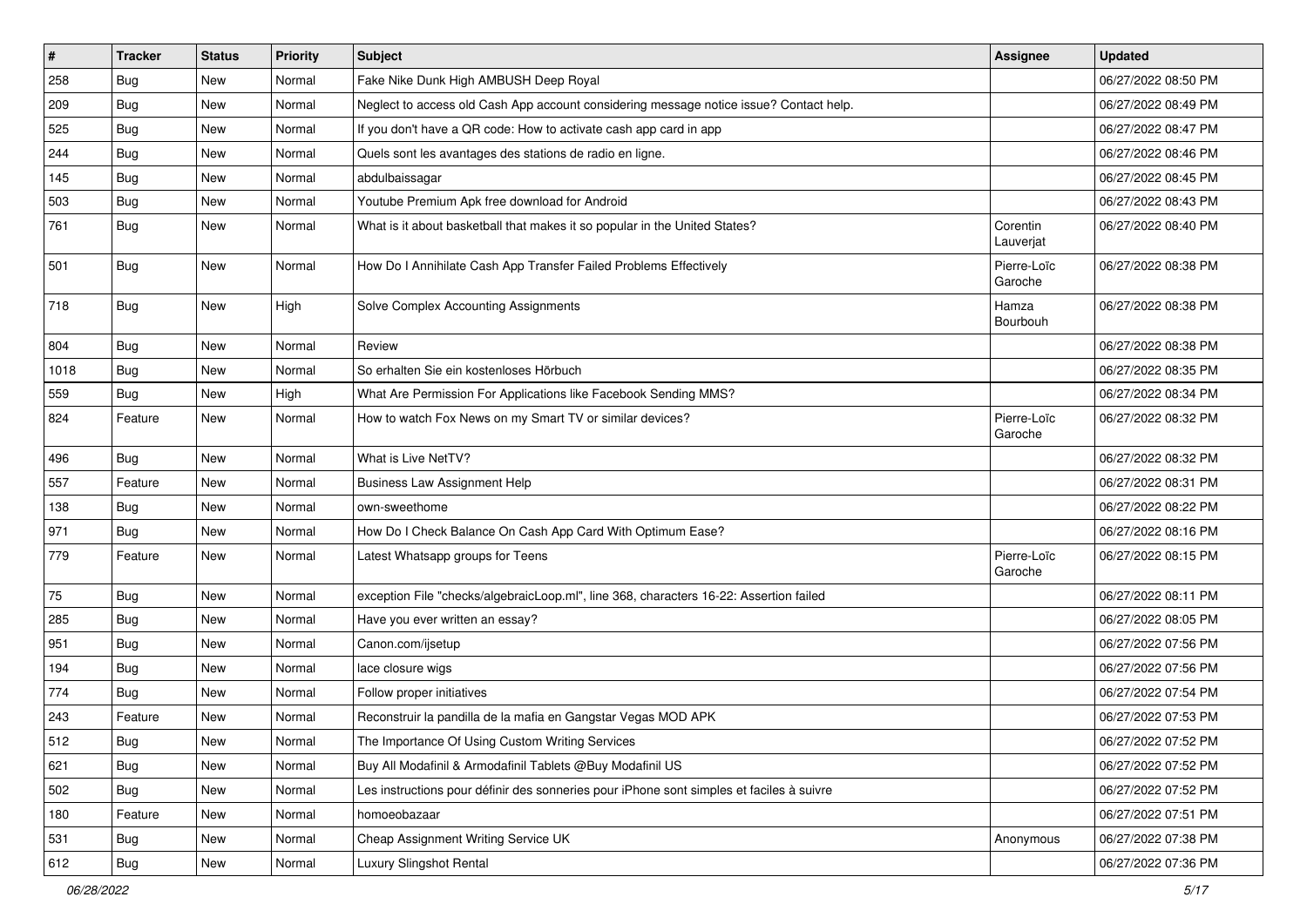| #   | <b>Tracker</b> | <b>Status</b> | <b>Priority</b> | Subject                                                                                                      | Assignee               | <b>Updated</b>      |
|-----|----------------|---------------|-----------------|--------------------------------------------------------------------------------------------------------------|------------------------|---------------------|
| 133 | <b>Bug</b>     | New           | Normal          | craftlabs                                                                                                    |                        | 06/27/2022 07:32 PM |
| 534 | <b>Bug</b>     | New           | Normal          | Know how to initiate cash app refund by contacting the technical team                                        | Pierre-Loïc<br>Garoche | 06/27/2022 07:31 PM |
| 523 | Bug            | New           | Normal          | What Is The Right Google Account Recovery Aid To Regain Account Access?                                      | Pierre-Loïc<br>Garoche | 06/27/2022 07:29 PM |
| 634 | Bug            | New           | Normal          | Buy Vidalista Tablets (Tadalafil) at [\$25 OFF + Free Shipping] Vidalistatablets                             |                        | 06/27/2022 07:24 PM |
| 820 | <b>Bug</b>     | New           | Normal          | Metal Slug Apk para Android                                                                                  |                        | 06/27/2022 07:22 PM |
| 161 | Bug            | New           | Normal          | dfdrtyuio                                                                                                    |                        | 06/27/2022 07:21 PM |
| 677 | Bug            | New           | Normal          | Logo Design Services Near Me                                                                                 |                        | 06/27/2022 07:18 PM |
| 661 | <b>Bug</b>     | New           | Normal          | Turbo VPN MOD APK Download                                                                                   |                        | 06/27/2022 07:18 PM |
| 210 | <b>Bug</b>     | New           | Normal          | Issue with check symbol in Cash App? Dial assist number with calling Cash App customer service phone number. |                        | 06/27/2022 07:16 PM |
| 586 | <b>Bug</b>     | New           | Normal          | Best Modifications For Your Mobile Phone                                                                     |                        | 06/27/2022 07:15 PM |
| 987 | Bug            | New           | Normal          | <b>Medicinal Mushrooms</b>                                                                                   |                        | 06/27/2022 07:13 PM |
| 246 | <b>Bug</b>     | New           | Normal          | The Beast App                                                                                                |                        | 06/27/2022 07:03 PM |
| 542 | Bug            | New           | Normal          | Web N Logo Design                                                                                            |                        | 06/27/2022 07:02 PM |
| 489 | Bug            | New           | Normal          | Get cash app refund instantly if sent to the wrong person                                                    |                        | 06/27/2022 06:48 PM |
| 217 | <b>Bug</b>     | New           | Normal          | How this service matter most?                                                                                |                        | 06/27/2022 06:48 PM |
| 497 | Bug            | New           | Normal          | Fake Nike Dunk Low Off-White Lot 50                                                                          |                        | 06/27/2022 06:48 PM |
| 656 | <b>Bug</b>     | New           | Normal          | Kiwi Nutrition Facts And Health Benefits                                                                     |                        | 06/27/2022 06:45 PM |
| 515 | <b>Bug</b>     | New           | Normal          | Fragment Nike Dunk High Tokyo Fake                                                                           |                        | 06/27/2022 06:40 PM |
| 352 | Bug            | New           | Normal          | Tile & Grout Cleaning Services in Chesapeake VA                                                              |                        | 06/27/2022 06:39 PM |
| 509 | Feature        | New           | Normal          | Fashion                                                                                                      | Anonymous              | 06/27/2022 06:39 PM |
| 659 | <b>Bug</b>     | New           | Normal          | Olive Oil Properties And Health Benefits                                                                     |                        | 06/27/2022 06:34 PM |
| 202 | <b>Bug</b>     | New           | Normal          | blonde wig                                                                                                   |                        | 06/27/2022 06:27 PM |
| 499 | Feature        | New           | Normal          | Discover The Premium Features Of Spotify Mod Apk                                                             |                        | 06/27/2022 06:24 PM |
| 618 | Bug            | New           | Normal          | Buy Steroids Online with OurMedicnes.com   Best Quality Steroids                                             |                        | 06/27/2022 06:17 PM |
| 739 | Bug            | New           | Normal          | law dissertation help                                                                                        |                        | 06/27/2022 06:12 PM |
| 150 | <b>Bug</b>     | New           | Normal          | dfgh                                                                                                         |                        | 06/27/2022 05:59 PM |
| 602 | <b>Bug</b>     | New           | Normal          | Best Essay Writing Service UK                                                                                | Pierre-Loïc<br>Garoche | 06/27/2022 05:53 PM |
| 563 | <b>Bug</b>     | New           | Normal          | Understanding the Difference Between Free and Paid Mod Apks                                                  |                        | 06/27/2022 05:53 PM |
| 248 | <b>Bug</b>     | New           | Normal          | Mobile ringtones and attractiveness ringtones                                                                |                        | 06/27/2022 05:51 PM |
| 756 | Feature        | New           | Normal          | Your one-stop destination for the thesis writing service                                                     |                        | 06/27/2022 05:46 PM |
| 175 | Feature        | New           | Normal          | All About Cash App Transfer Fail Problems                                                                    |                        | 06/27/2022 05:44 PM |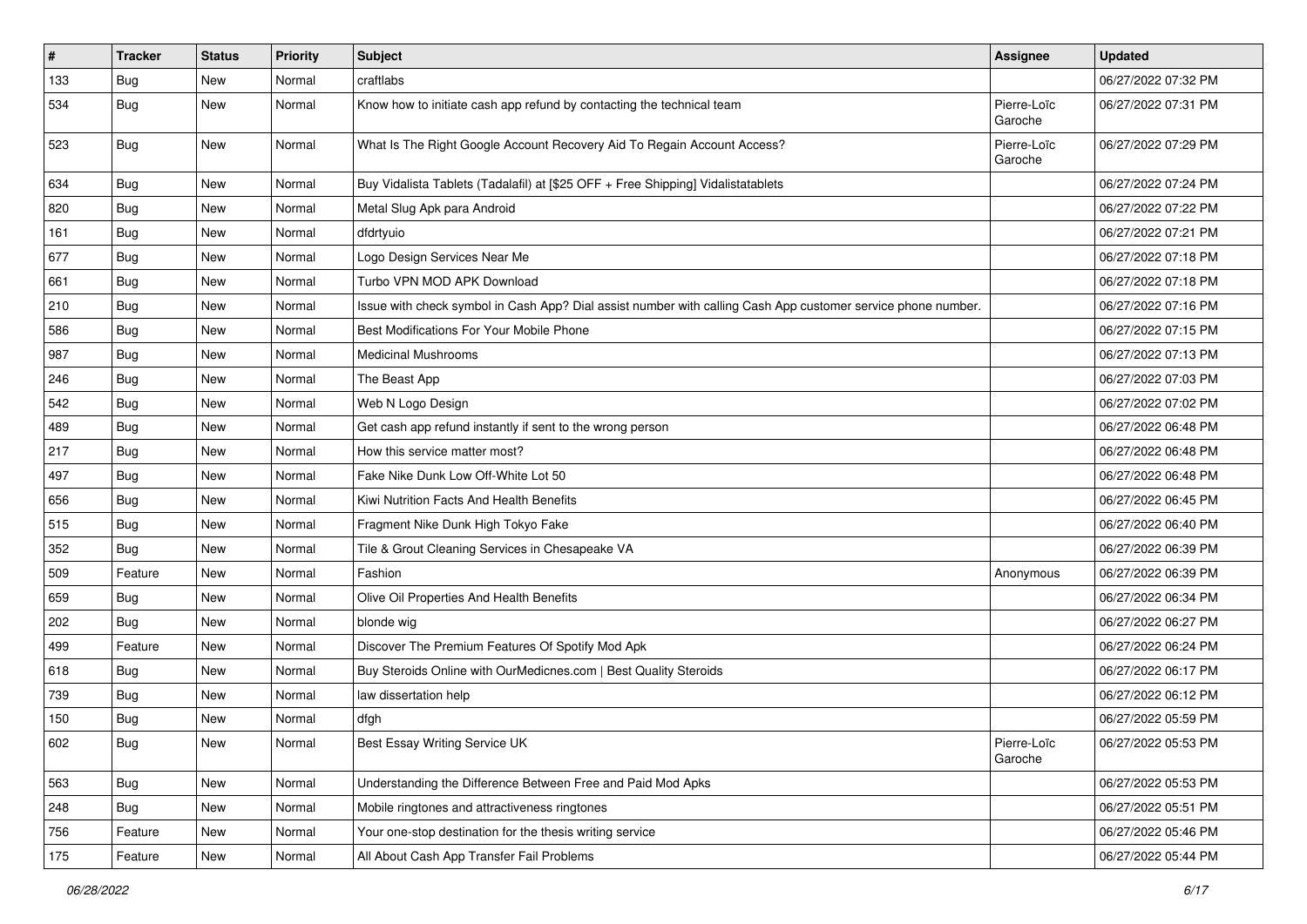| $\vert$ # | <b>Tracker</b> | <b>Status</b> | <b>Priority</b> | Subject                                                                    | <b>Assignee</b>        | <b>Updated</b>      |
|-----------|----------------|---------------|-----------------|----------------------------------------------------------------------------|------------------------|---------------------|
| 214       | Feature        | New           | Normal          | Five Christmas Apps For Apple Users                                        |                        | 06/27/2022 05:41 PM |
| 587       | <b>Bug</b>     | New           | Normal          | Why Picsart Pro Offers Great Features                                      |                        | 06/27/2022 05:28 PM |
| 707       | Bug            | New           | Normal          | Why Accounting Assignments Are Beneficial For The Students?                | Pierre-Loïc<br>Garoche | 06/27/2022 05:25 PM |
| 457       | <b>Bug</b>     | New           | Normal          | Carpet Cleaning Medford MA                                                 |                        | 06/27/2022 05:21 PM |
| 682       | Bug            | New           | Normal          | Does Facebook customer service live chat allow to speak with someone?      |                        | 06/27/2022 05:19 PM |
| 787       | <b>Bug</b>     | New           | Normal          | Assured Assignment Help                                                    |                        | 06/27/2022 05:19 PM |
| 532       | Bug            | New           | Normal          | My Assignment Help                                                         |                        | 06/27/2022 05:16 PM |
| 695       | <b>Bug</b>     | New           | Normal          | Refer Listas IPTV Apk                                                      |                        | 06/27/2022 05:13 PM |
| 673       | Bug            | New           | Normal          | Learn the basics of pixel art - Clear grid                                 |                        | 06/27/2022 05:06 PM |
| 540       | Bug            | New           | Normal          | Why Haven't I Received My Cash App Card? Can I get t the reasons behind it |                        | 06/27/2022 04:54 PM |
| 1077      | <b>Bug</b>     | <b>New</b>    | Normal          | Les excellentes façons d'utiliser ces images                               |                        | 06/27/2022 04:52 PM |
| 583       | Bug            | New           | High            | Need the Cash app customer service phone number?                           |                        | 06/27/2022 04:49 PM |
| 678       | <b>Bug</b>     | New           | Normal          | How to be a winner in buidnow gg                                           |                        | 06/27/2022 04:47 PM |
| 558       | Feature        | New           | Normal          | <b>Stunning Classic Sofas</b>                                              |                        | 06/27/2022 04:44 PM |
| 380       | <b>Bug</b>     | New           | Normal          | Moving Services in McLean VA                                               |                        | 06/27/2022 04:40 PM |
| 479       | <b>Bug</b>     | New           | Normal          | Limousine Service Bellevue WA                                              |                        | 06/27/2022 04:37 PM |
| 63        | Feature        | New           | Normal          | Skip normalization step in mutation generation if it possible              | Pierre-Loïc<br>Garoche | 06/27/2022 04:16 PM |
| 763       | <b>Bug</b>     | New           | High            | How to Make a Ringtone on Your iPhone                                      |                        | 06/27/2022 04:16 PM |
| 760       | Bug            | New           | Normal          | apkmod                                                                     |                        | 06/27/2022 04:13 PM |
| 986       | Bug            | New           | Normal          | dbhdsvbhdf                                                                 | Christophe<br>Garion   | 06/27/2022 04:12 PM |
| 480       | <b>Bug</b>     | New           | Normal          | Nur Online Shop                                                            |                        | 06/27/2022 04:03 PM |
| 738       | <b>Bug</b>     | New           | Normal          | How Much Amount Do I Get Using The Referral Code For Cash App?             |                        | 06/27/2022 03:58 PM |
| 697       | Bug            | New           | Normal          | How to Descargar Pura TV For Android                                       |                        | 06/27/2022 03:57 PM |
| 654       | Feature        | New           | Normal          | Peach Health Benefits                                                      |                        | 06/27/2022 03:56 PM |
| 953       | <b>Bug</b>     | New           | Normal          | Manga Dogs - Read Your Favorite Comics on Your Smartphone                  |                        | 06/27/2022 03:53 PM |
| 272       | Feature        | New           | Normal          | Fashion                                                                    |                        | 06/27/2022 03:53 PM |
| 686       | <b>Bug</b>     | New           | Normal          | Welcome To The Most Demandable Mahipalpur Escorts Agency                   |                        | 06/27/2022 03:45 PM |
| 546       | Feature        | New           | Normal          | Quickbooks Error                                                           |                        | 06/27/2022 03:44 PM |
| 655       | <b>Bug</b>     | New           | Normal          | <b>Eggplant Health Benefits</b>                                            |                        | 06/27/2022 03:40 PM |
| 594       | Feature        | New           | Normal          | How does research proposal help online make it easy for me?                |                        | 06/27/2022 03:34 PM |
| 292       | <b>Bug</b>     | New           | Normal          | Venmo to Cash App Transfer Of Money- Explore Here                          |                        | 06/27/2022 03:27 PM |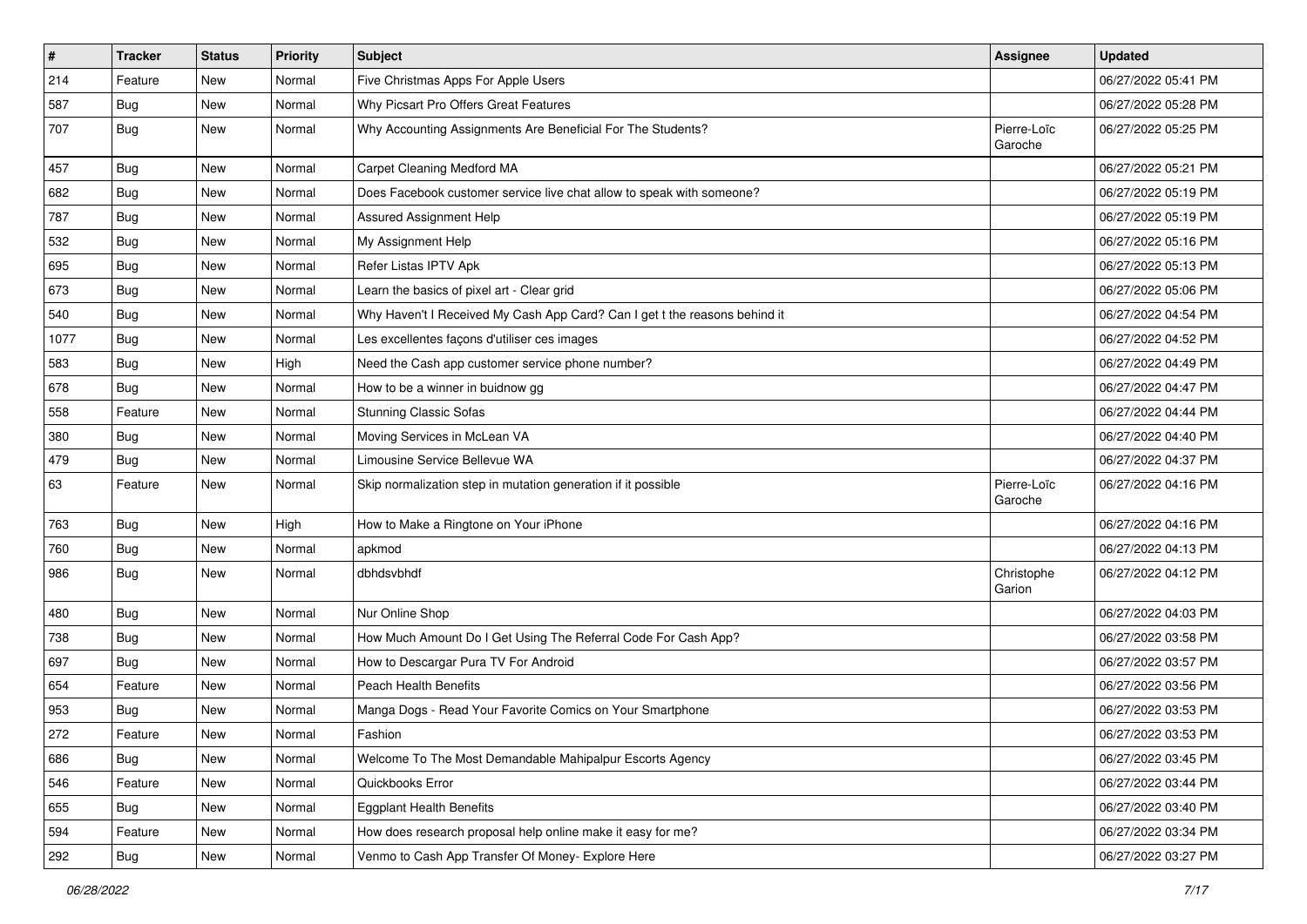| $\vert$ #     | <b>Tracker</b> | <b>Status</b> | <b>Priority</b> | Subject                                                         | <b>Assignee</b>        | <b>Updated</b>      |
|---------------|----------------|---------------|-----------------|-----------------------------------------------------------------|------------------------|---------------------|
| 216           | Feature        | New           | High            | Barry Keoghan                                                   | Pierre-Loïc<br>Garoche | 06/27/2022 03:26 PM |
| 541           | Bug            | New           | Normal          | How to fix the cash app payment failed errors?                  |                        | 06/27/2022 03:22 PM |
| 185           | <b>Bug</b>     | New           | Normal          | Non-Plagiarized Research Writing                                |                        | 06/27/2022 03:20 PM |
| 724           | <b>Bug</b>     | New           | Normal          | Dial Chime Customer support number for a quick response         |                        | 06/27/2022 03:15 PM |
| 687           | Bug            | New           | Normal          | How to use twitch.tv/activate?                                  |                        | 06/27/2022 03:15 PM |
| 662           | <b>Bug</b>     | New           | Normal          | Oreo TV Download - The Easiest Way to Watch Live TV             |                        | 06/27/2022 03:14 PM |
| 520           | Bug            | New           | Normal          | What Is The Major Role Of Cash.app/Help and Support Page?       |                        | 06/27/2022 03:04 PM |
| 1119          | <b>Bug</b>     | New           | Normal          | Klondike Solitaire                                              |                        | 06/27/2022 03:00 PM |
| 115           | <b>Bug</b>     | New           | Normal          | NFL LIVE STREAM                                                 |                        | 06/27/2022 02:53 PM |
| 119           | <b>Bug</b>     | New           | Normal          | klhjigyu                                                        |                        | 06/27/2022 02:44 PM |
| 571           | <b>Bug</b>     | New           | Normal          | How may the Cash app dispute your trade?                        | Pierre-Loïc<br>Garoche | 06/27/2022 02:39 PM |
| 668           | <b>Bug</b>     | New           | Normal          | Get to know Cash App Refund Process here                        |                        | 06/27/2022 02:38 PM |
| 491           | Feature        | New           | Normal          | Automatically download and paste Reddit wallpapers into Windows |                        | 06/27/2022 02:22 PM |
| 581           | Bug            | New           | Normal          | E-Learning Course Help                                          |                        | 06/27/2022 02:22 PM |
| 225           | <b>Bug</b>     | New           | Normal          | instant personal loan                                           |                        | 06/27/2022 02:20 PM |
| 615           | Bug            | New           | Normal          | CheapestMedsShop   100% Safe Medicines Online in USA UK & AUS.  |                        | 06/27/2022 02:19 PM |
| 196           | <b>Bug</b>     | New           | Normal          | Homoeobazaar For Homeopathy Medicines                           |                        | 06/27/2022 02:18 PM |
| 613           | <b>Bug</b>     | New           | Normal          | Buy Aspadol 100mg Tab Online in US, UK, AU   Erospharmacy       |                        | 06/27/2022 02:16 PM |
| 484           | Bug            | New           | Normal          | UK best essay writing service                                   |                        | 06/27/2022 02:01 PM |
| 715           | <b>Bug</b>     | New           | Normal          | Puppy Playtime Descargar gratis                                 |                        | 06/27/2022 01:57 PM |
| 526           | <b>Bug</b>     | New           | Normal          | Soundcloud to mp3 converter - Download Soundcloud songs         |                        | 06/27/2022 01:55 PM |
| 134           | <b>Bug</b>     | New           | Normal          | wisegolfers                                                     |                        | 06/27/2022 01:54 PM |
| 274           | <b>Bug</b>     | New           | Normal          | How AI is transforming coupon marketing campaigns?              | Anonymous              | 06/27/2022 01:54 PM |
| 1128          | Bug            | New           | Normal          | cvjvfbdi                                                        | Hamza<br>Bourbouh      | 06/27/2022 01:52 PM |
| 450           | <b>Bug</b>     | New           | Normal          | Floor Stripping Quincy MA                                       |                        | 06/27/2022 01:48 PM |
| 552<br>$\cup$ | Feature        | New           | Normal          | Radio rfm and the benefits of radio rfm                         |                        | 06/27/2022 01:44 PM |
| 506           | <b>Bug</b>     | New           | Normal          | www.trendmicro.com/activate                                     |                        | 06/27/2022 01:43 PM |
| 567           | Bug            | New           | Normal          | Singapore assignment help                                       |                        | 06/27/2022 01:38 PM |
| 620           | <b>Bug</b>     | New           | Normal          | Viagra Meds: Fastest & Quick Delivery On Your Doorstep - USA    |                        | 06/27/2022 01:33 PM |
| 1101          | <b>Bug</b>     | New           | Normal          | How to Delete Cash App History at once?                         |                        | 06/27/2022 01:33 PM |
| 995           | Feature        | New           | Normal          | "ij.start canon                                                 |                        | 06/27/2022 01:29 PM |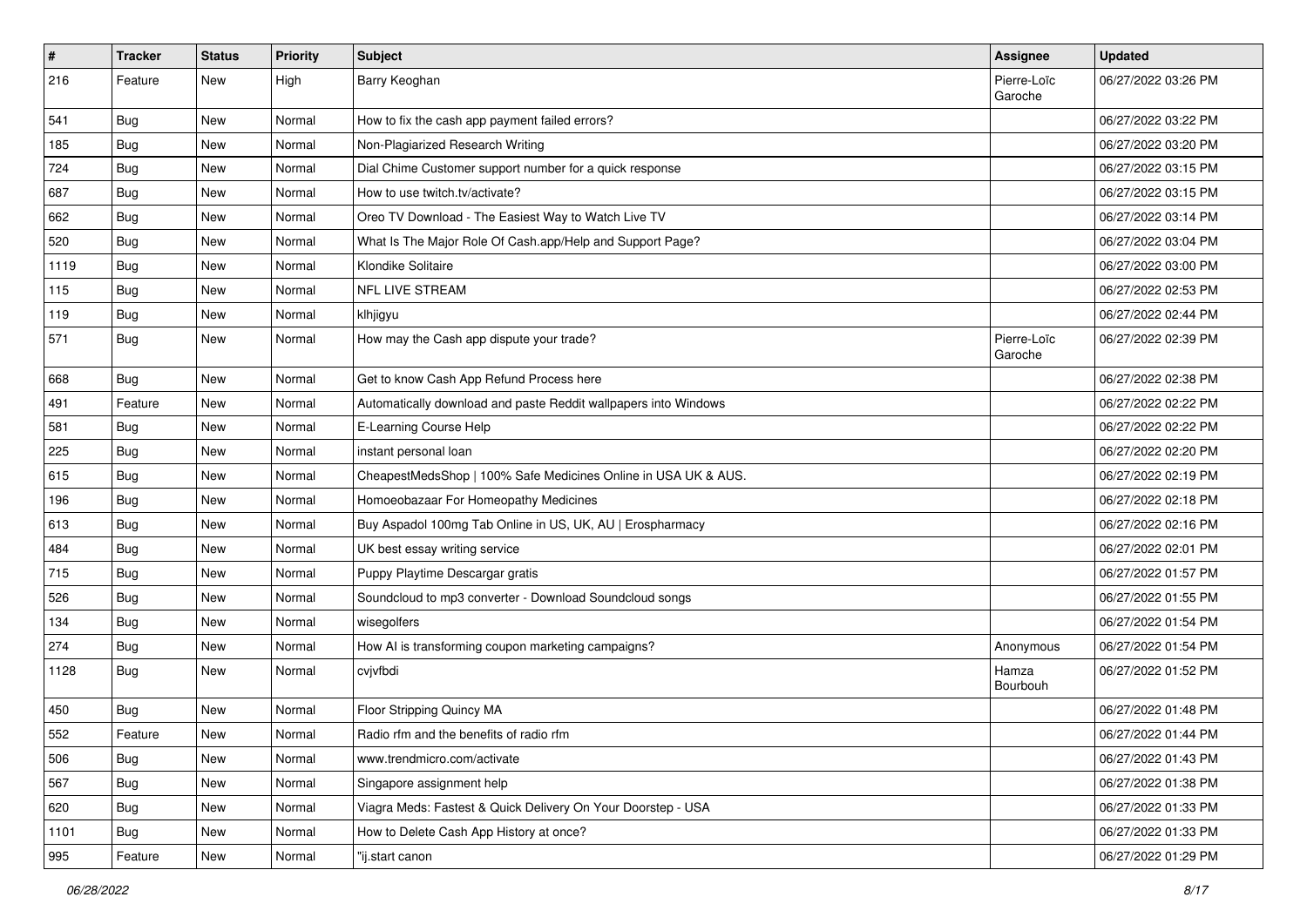| $\vert$ # | <b>Tracker</b> | <b>Status</b> | <b>Priority</b> | <b>Subject</b>                                                                      | <b>Assignee</b>        | <b>Updated</b>      |
|-----------|----------------|---------------|-----------------|-------------------------------------------------------------------------------------|------------------------|---------------------|
| 603       | <b>Bug</b>     | New           | Normal          | Premiere gratuito da lista de IPTV                                                  |                        | 06/27/2022 01:24 PM |
| 812       | Feature        | New           | Normal          | canon.com/ijsetup                                                                   |                        | 06/27/2022 01:21 PM |
| 222       | Bug            | New           | Normal          | Social Profile links                                                                |                        | 06/27/2022 01:15 PM |
| 184       | <b>Bug</b>     | New           | Normal          | <b>Affordable Business Writing Services</b>                                         |                        | 06/27/2022 01:09 PM |
| 282       | <b>Bug</b>     | New           | Normal          | Activate Cash App Card: Learn Simple Steps & Fix Errors                             |                        | 06/27/2022 01:08 PM |
| 704       | <b>Bug</b>     | New           | Normal          | Reach support team of Chime Customer Service for instant help                       |                        | 06/27/2022 01:05 PM |
| 789       | <b>Bug</b>     | New           | Normal          | Full version                                                                        |                        | 06/27/2022 01:00 PM |
| 400       | Bug            | New           | Normal          | Office Moving Services in Potomac MD                                                |                        | 06/27/2022 12:57 PM |
| 465       | <b>Bug</b>     | New           | Normal          | Carpet Cleaning Westchester MA                                                      |                        | 06/27/2022 12:50 PM |
| 524       | Bug            | New           | Normal          | How Does Google Account Recovery Work If Your Account Is Hacked?                    |                        | 06/27/2022 12:46 PM |
| 550       | <b>Bug</b>     | New           | Normal          | Nederland FM - beste manieren om naar internationale radio op internet te luisteren |                        | 06/27/2022 12:45 PM |
| 146       | <b>Bug</b>     | New           | Normal          | bayabais                                                                            |                        | 06/27/2022 12:39 PM |
| 1107      | Feature        | New           | High            | Where do you have to find an application to watch news and sports videos?           | Christophe<br>Garion   | 06/27/2022 12:38 PM |
| 263       | Feature        | New           | Normal          | Wrecked Car Is Nothing But A Worthless                                              | Pierre-Loïc<br>Garoche | 06/27/2022 12:37 PM |
| 716       | <b>Bug</b>     | New           | Normal          | La celebración de un BabyShower.                                                    |                        | 06/27/2022 12:29 PM |
| 801       | <b>Bug</b>     | New           | Normal          | Who Is an ETL Engineer                                                              |                        | 06/27/2022 12:25 PM |
| 564       | <b>Bug</b>     | New           | Normal          | How To Install RepelisPlus On Your Android Phone?                                   |                        | 06/27/2022 12:23 PM |
| 579       | <b>Bug</b>     | New           | Normal          | YOUR CV MAKES YOUR FIRST IMPRESSION                                                 | Christophe<br>Garion   | 06/27/2022 12:22 PM |
| 461       | Bug            | New           | Normal          | Germs Removal Medford MA                                                            |                        | 06/27/2022 12:21 PM |
| 703       | <b>Bug</b>     | New           | Normal          | For real-time help, dial Facebook customer service number                           |                        | 06/27/2022 12:08 PM |
| 609       | <b>Bug</b>     | New           | High            | Online Trusted Medicine Store in US for Health - Genericmedsupply                   |                        | 06/27/2022 12:02 PM |
| 233       | <b>Bug</b>     | New           | Normal          | Anauthorsway.com: My User Experience                                                |                        | 06/27/2022 12:02 PM |
| 770       | Bug            | New           | Normal          | Canon IJ Network Tool                                                               |                        | 06/27/2022 11:57 AM |
| 644       | <b>Bug</b>     | New           | Normal          | <b>TeaTV App Review</b>                                                             |                        | 06/27/2022 11:47 AM |
| 817       | <b>Bug</b>     | New           | Normal          | Pacman 30th Anniversary                                                             |                        | 06/27/2022 11:47 AM |
| 537       | <b>Bug</b>     | New           | Normal          | Get tech assistance with customer support on ATT Yahoo email login issue.           |                        | 06/27/2022 11:44 AM |
| 197       | <b>Bug</b>     | New           | Normal          | SBL JABORANDI PLUS HAIR OIL - COMPLETE SCALP CARE (100ML)                           |                        | 06/27/2022 11:35 AM |
| 345       | <b>Bug</b>     | New           | Normal          | Stain Protection Services in Chesapeake VA                                          |                        | 06/27/2022 11:15 AM |
| 245       | Bug            | New           | Normal          | Write My Essay For Me Cheap                                                         |                        | 06/27/2022 11:15 AM |
| 799       | Bug            | New           | Normal          | Who Is an ETL Engineer                                                              |                        | 06/27/2022 11:07 AM |
| 235       | <b>Bug</b>     | New           | Low             | HP Printer Assistant Software   Download & Install HP Assistant                     |                        | 06/27/2022 10:48 AM |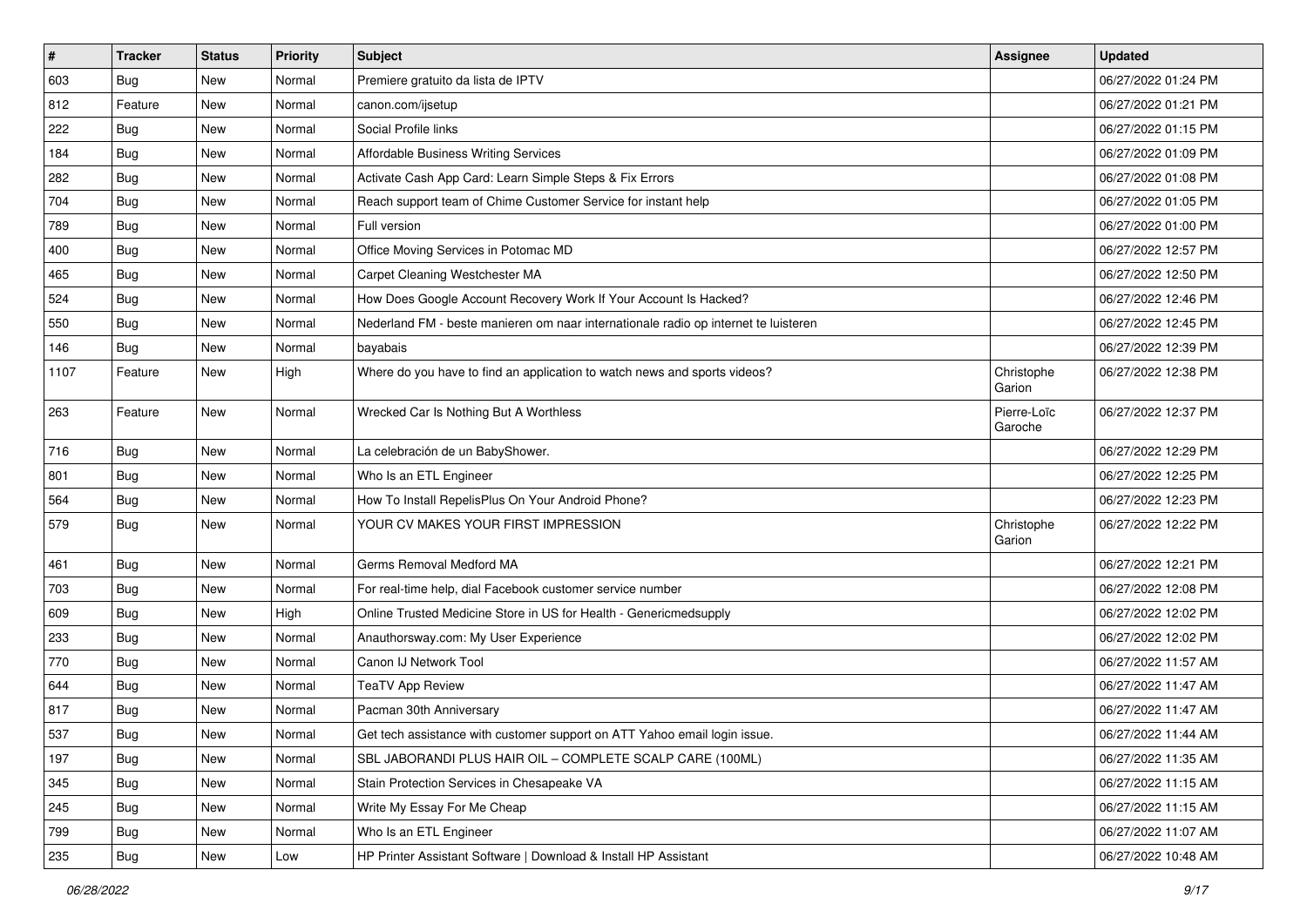| $\vert$ # | <b>Tracker</b> | <b>Status</b> | <b>Priority</b> | Subject                                                                                | <b>Assignee</b>        | <b>Updated</b>      |
|-----------|----------------|---------------|-----------------|----------------------------------------------------------------------------------------|------------------------|---------------------|
| 699       | <b>Bug</b>     | New           | Normal          | Would you be able to utilize Cash App Twitch?                                          |                        | 06/27/2022 10:45 AM |
| 1118      | <b>Bug</b>     | New           | Normal          | Gameplay Minecraft                                                                     |                        | 06/27/2022 10:33 AM |
| 640       | Bug            | New           | Normal          | play game with me                                                                      |                        | 06/27/2022 10:32 AM |
| 709       | Bug            | New           | Normal          | How To Load Cash App Card At Walmart Without Having To Face Any Hassle?                |                        | 06/27/2022 10:30 AM |
| 538       | <b>Bug</b>     | New           | Normal          | Will cash app refund money if scammed quickly?                                         |                        | 06/27/2022 10:25 AM |
| 164       | Bug            | New           | Normal          | dfgbd                                                                                  |                        | 06/27/2022 10:23 AM |
| 792       | Bug            | New           | Normal          | What is Google Camera Mod?                                                             |                        | 06/27/2022 10:20 AM |
| 232       | <b>Bug</b>     | New           | Normal          | FM whatsapp messaging app.                                                             |                        | 06/27/2022 10:04 AM |
| 642       | <b>Bug</b>     | New           | Normal          | thong tin thoi tiet ngay hom nay                                                       |                        | 06/27/2022 10:03 AM |
| 590       | Bug            | New           | Normal          | Follow proper initiatives to check my cash app card balance:                           |                        | 06/27/2022 09:57 AM |
| 637       | Feature        | New           | Normal          | Why do the Outlook rules not work in my account?                                       |                        | 06/27/2022 09:51 AM |
| 675       | <b>Bug</b>     | New           | Normal          | What Are Smart Tactics To Fix Cash App Transfer Failed Hurdles?                        |                        | 06/27/2022 09:51 AM |
| 639       | Bug            | New           | Normal          | thong tin chinh xac                                                                    |                        | 06/27/2022 09:48 AM |
| 822       | Bug            | New           | Normal          | Dowload Your Boyfriend Game                                                            |                        | 06/27/2022 09:48 AM |
| 798       | <b>Bug</b>     | New           | Normal          | Who Is an ETL Engineer                                                                 |                        | 06/27/2022 09:48 AM |
| 944       | Feature        | New           | Normal          | Canon.com/ijsetup                                                                      |                        | 06/27/2022 09:46 AM |
| 819       | Bug            | New           | Normal          | Metal Slug Apk para Android                                                            |                        | 06/27/2022 09:35 AM |
| 988       | Bug            | New           | Normal          | <b>Medicinal Mushrooms</b>                                                             |                        | 06/27/2022 09:33 AM |
| 685       | <b>Bug</b>     | New           | Low             | youtube thumbnail downloader                                                           | Pierre-Loïc<br>Garoche | 06/27/2022 09:30 AM |
| 614       | <b>Bug</b>     | <b>New</b>    | Normal          | Como baixar o MOD APK no celular                                                       |                        | 06/27/2022 09:26 AM |
| 575       | Feature        | New           | Low             | cheap jordan replicas for sale                                                         | Pierre-Loïc<br>Garoche | 06/27/2022 09:21 AM |
| 726       | <b>Bug</b>     | New           | Normal          | Mobile Application Development Services                                                |                        | 06/27/2022 09:10 AM |
| 652       | <b>Bug</b>     | New           | Normal          | <b>Sesame Health Benefits</b>                                                          |                        | 06/27/2022 08:59 AM |
| 657       | Bug            | New           | Normal          | <b>Coconut Nutrition Facts And Health Benefits</b>                                     |                        | 06/27/2022 08:56 AM |
| 113       | <b>Bug</b>     | New           | Normal          | ufc 254 live                                                                           |                        | 06/27/2022 08:54 AM |
| 959       | <b>Bug</b>     | New           | Normal          | Get connected with cash app team-How to get money off cash app at walmart without card |                        | 06/27/2022 08:52 AM |
| 653       | Bug            | New           | Normal          | Jujube (Jinjoles): Properties And Health Benefits                                      |                        | 06/27/2022 08:47 AM |
| 606       | Feature        | New           | Normal          | Play unblocked cookie crush 3                                                          | Pierre-Loïc<br>Garoche | 06/27/2022 08:45 AM |
| 591       | <b>Bug</b>     | New           | Normal          | How To Find Facebook Modifications For Your Spotify Premium Apk?                       |                        | 06/27/2022 08:41 AM |
| 262       | <b>Bug</b>     | New           | Normal          | It this true to dealing Wuth                                                           |                        | 06/27/2022 08:39 AM |
| 683       | Feature        | New           | Normal          | Game creation                                                                          |                        | 06/27/2022 08:39 AM |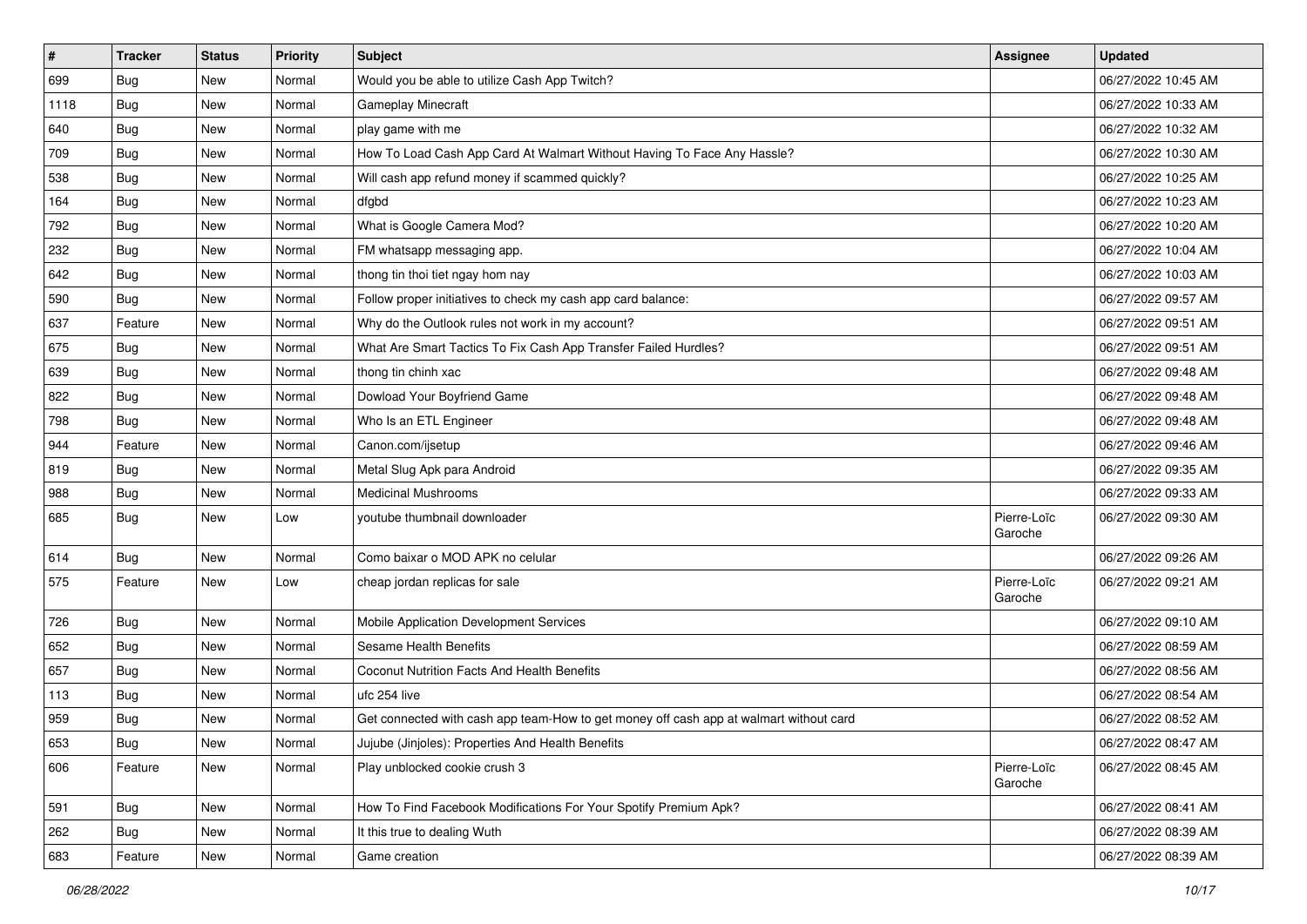| $\vert$ # | <b>Tracker</b> | <b>Status</b> | <b>Priority</b> | <b>Subject</b>                                                       | <b>Assignee</b>        | <b>Updated</b>      |
|-----------|----------------|---------------|-----------------|----------------------------------------------------------------------|------------------------|---------------------|
| 785       | Bug            | New           | Normal          | How To Get Money Off Cash App Without Card Or With A Card?           |                        | 06/27/2022 08:28 AM |
| 528       | <b>Bug</b>     | New           | Normal          | Korean Mag                                                           |                        | 06/27/2022 08:14 AM |
| 514       | <b>Bug</b>     | New           | Normal          | Trans-Caribbean                                                      |                        | 06/27/2022 08:06 AM |
| 720       | <b>Bug</b>     | New           | Normal          | How does Cash App Phone Number provide a quick treatment?            |                        | 06/27/2022 08:02 AM |
| 722       | <b>Bug</b>     | New           | Normal          | Vergrößern Sie Instagram-Fotos mit instazoom                         | Christophe<br>Garion   | 06/27/2022 07:54 AM |
| 671       | <b>Bug</b>     | New           | Normal          | Hot games                                                            | Pierre-Loïc<br>Garoche | 06/27/2022 07:40 AM |
| 667       | <b>Bug</b>     | New           | Normal          | What Is a Ringtone?                                                  |                        | 06/27/2022 07:34 AM |
| 250       | Bug            | New           | Normal          | Reviews of phone ringtones                                           |                        | 06/27/2022 07:29 AM |
| 158       | Bug            | New           | Normal          | dfghj zcvgh                                                          |                        | 06/27/2022 07:28 AM |
| 681       | Feature        | <b>New</b>    | High            | Online Class                                                         |                        | 06/27/2022 07:20 AM |
| 996       | <b>Bug</b>     | New           | Normal          | Cricut.com/setup                                                     |                        | 06/27/2022 07:12 AM |
| 471       | <b>Bug</b>     | New           | Normal          | Residential Floor Cleaning Westchester MA                            |                        | 06/27/2022 07:08 AM |
| 317       | <b>Bug</b>     | New           | Normal          | Eco/Green Cleaning Services in Virginia Beach VA                     |                        | 06/27/2022 07:03 AM |
| 565       | Bug            | New           | Normal          | How To Install RepelisPlus On Your Android Phone?                    |                        | 06/27/2022 06:54 AM |
| 807       | <b>Bug</b>     | New           | Normal          | 1v1Battle is a strategic action 'Build and shoot' game               |                        | 06/27/2022 06:52 AM |
| 577       | <b>Bug</b>     | New           | Normal          | Follow these easy steps to make Admiral Casino Login                 |                        | 06/27/2022 06:34 AM |
| 727       | Bug            | New           | Normal          | Drive for speed simulator mod apk                                    | Pierre-Loïc<br>Garoche | 06/27/2022 06:33 AM |
| 669       | Feature        | New           | Normal          | Nursing Assignment Help                                              |                        | 06/27/2022 06:12 AM |
| 797       | <b>Bug</b>     | New           | Normal          | Psychedelic                                                          | Christophe<br>Garion   | 06/27/2022 06:07 AM |
| 588       | Bug            | New           | Normal          | YouTube Vanced Apk Manager App - Como instalá-lo                     |                        | 06/27/2022 05:52 AM |
| 689       | <b>Bug</b>     | New           | Normal          | How to use twitch.tv/activate?                                       |                        | 06/27/2022 05:44 AM |
| 808       | <b>Bug</b>     | New           | Normal          | Sinnvolle Guten-Morgen-Grüße                                         |                        | 06/27/2022 05:41 AM |
| 985       | <b>Bug</b>     | New           | Normal          | Find out the vitality of Facebook Phone Number:                      |                        | 06/27/2022 05:39 AM |
| 780       | <b>Bug</b>     | New           | Normal          | <b>Best Whatsapp Modified APKs</b>                                   | Pierre-Loïc<br>Garoche | 06/27/2022 05:38 AM |
| 315       | Bug            | New           | Normal          | Dissertation help UK                                                 |                        | 06/27/2022 05:29 AM |
| 723       | Bug            | New           | High            | The best horror game in 2021                                         | Christophe<br>Garion   | 06/27/2022 05:28 AM |
| 805       | Bug            | New           | Normal          | Ketamine Online Store                                                | Christophe<br>Garion   | 06/27/2022 05:01 AM |
| 702       | Bug            | New           | Normal          | Avail Chime Customer Service to know How To Get Chime Bank Statement |                        | 06/27/2022 04:59 AM |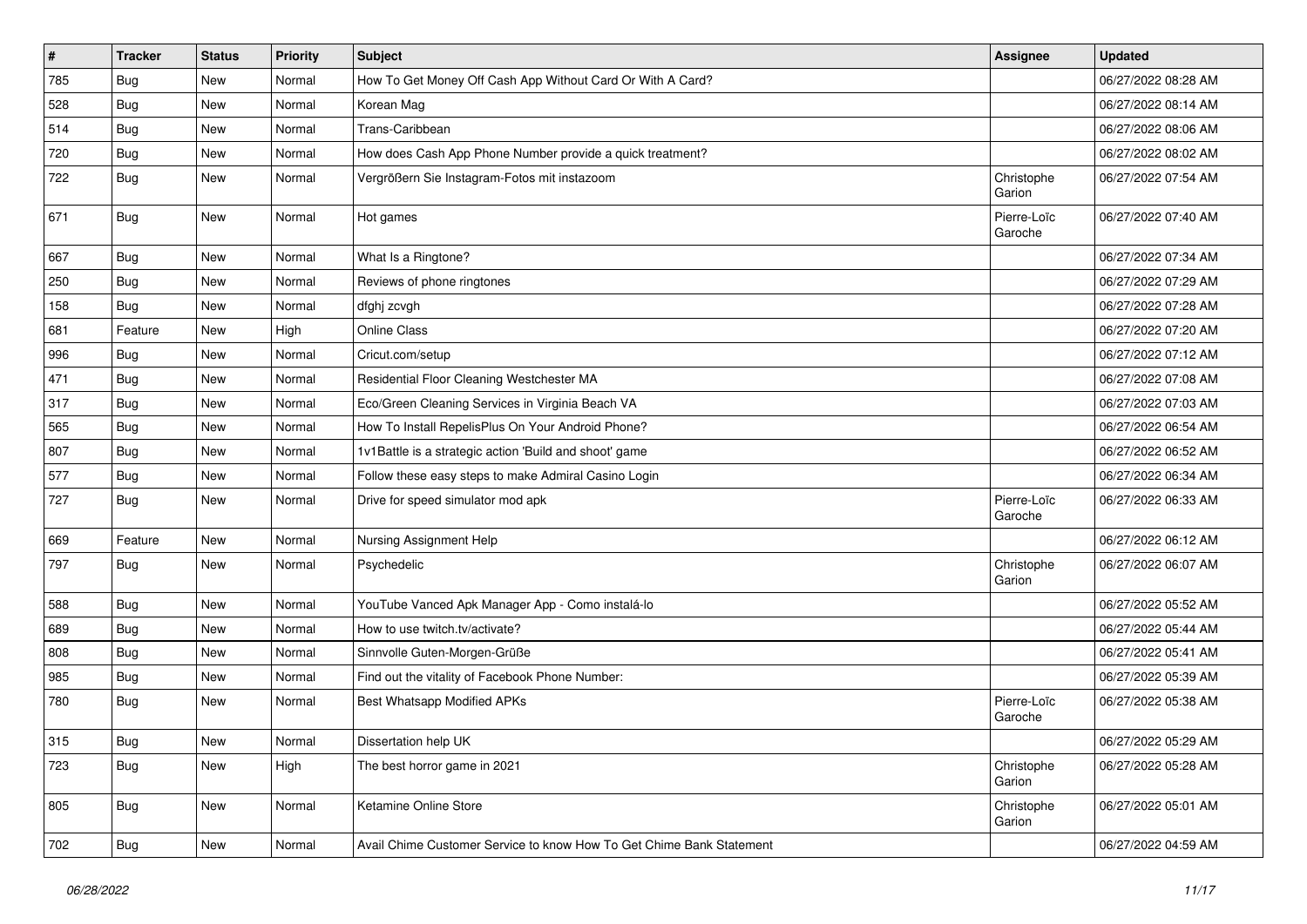| $\vert$ # | Tracker    | <b>Status</b> | <b>Priority</b> | Subject                                                                                                                                                                                                                                                               | <b>Assignee</b>        | <b>Updated</b>      |
|-----------|------------|---------------|-----------------|-----------------------------------------------------------------------------------------------------------------------------------------------------------------------------------------------------------------------------------------------------------------------|------------------------|---------------------|
| 694       | <b>Bug</b> | New           | Normal          | How to Get Guidance On How To Cash App Withdrawal Limit?                                                                                                                                                                                                              | Christophe<br>Garion   | 06/27/2022 04:58 AM |
| 978       | <b>Bug</b> | New           | Normal          | Delamore Lodge is a place to stay.                                                                                                                                                                                                                                    |                        | 06/27/2022 04:57 AM |
| 173       | Feature    | New           | Normal          | private limited company registration                                                                                                                                                                                                                                  |                        | 06/27/2022 04:47 AM |
| 1127      | Bug        | New           | Normal          | Is there any support to find Google Feud answers?                                                                                                                                                                                                                     |                        | 06/27/2022 04:27 AM |
| 544       | <b>Bug</b> | New           | Normal          | Hey! I had a very cool idea to order our general picture on canvas for my family as a gift. But couldn't find a good<br>one. Once my friend advised me this article in which I found what I was looking for and gave a cool gift to my<br>family.                     |                        | 06/27/2022 04:10 AM |
| 596       | Bug        | New           | Normal          | <b>Kids Games</b>                                                                                                                                                                                                                                                     |                        | 06/27/2022 04:08 AM |
| 823       | Feature    | New           | Normal          | How much does Disney Plus cost?                                                                                                                                                                                                                                       | Pierre-Loïc<br>Garoche | 06/27/2022 04:05 AM |
| 646       | Feature    | <b>New</b>    | Normal          | <b>Collaborative Research Group</b>                                                                                                                                                                                                                                   |                        | 06/27/2022 04:01 AM |
| 218       | Bug        | New           | Normal          | Popular Educational trends                                                                                                                                                                                                                                            |                        | 06/27/2022 03:49 AM |
| 518       | <b>Bug</b> | New           | Normal          | How To Check The Balance Of Cash App Account By Taking Cash App Support?                                                                                                                                                                                              |                        | 06/27/2022 03:46 AM |
| 672       | <b>Bug</b> | New           | Normal          | The easiest way to delete ringtones on iPhone                                                                                                                                                                                                                         |                        | 06/27/2022 03:38 AM |
| 74        | Bug        | New           | Normal          | const is not supported inside contract                                                                                                                                                                                                                                | Pierre-Loïc<br>Garoche | 06/27/2022 03:35 AM |
| 593       | Bug        | New           | Normal          | Eiffel Spark Ultimate C2 SN series is a fully synthetic range of advanced performance engine oils blended in high<br>performance fully synthetic (PAO – polyalphaolefin) basestocks fortified with advanced technology additive<br>system, specifically formulated to |                        | 06/27/2022 03:28 AM |
| 966       | <b>Bug</b> | New           | Normal          | How to Download the Filmes                                                                                                                                                                                                                                            |                        | 06/27/2022 03:25 AM |
| 740       | Feature    | New           | Normal          | Online Thesis Help USA                                                                                                                                                                                                                                                |                        | 06/27/2022 03:19 AM |
| 171       | Feature    | New           | Normal          | loan management system                                                                                                                                                                                                                                                |                        | 06/27/2022 03:18 AM |
| 474       | Bug        | New           | Normal          | Floor Waxing Arlington MA                                                                                                                                                                                                                                             |                        | 06/27/2022 03:03 AM |
| 696       | Bug        | New           | Normal          | How to Install the TuMangaOnline App                                                                                                                                                                                                                                  |                        | 06/27/2022 02:49 AM |
| 468       | Bug        | <b>New</b>    | Normal          | Floor Cleaning Westchester MA                                                                                                                                                                                                                                         |                        | 06/27/2022 02:41 AM |
| 806       | Feature    | New           | Normal          | Go everywhere thanks to mapquest driving directions                                                                                                                                                                                                                   |                        | 06/27/2022 02:39 AM |
| 1112      | <b>Bug</b> | New           | Normal          | What Cash App Policy Says If Random Person Sent Me Money On Cash App?                                                                                                                                                                                                 |                        | 06/27/2022 02:39 AM |
| 569       | Bug        | New           | Normal          | What is the incoming and outgoing mail server for Outlook IMAP settings?                                                                                                                                                                                              | Pierre-Loïc<br>Garoche | 06/27/2022 02:29 AM |
| 167       | Bug        | New           | Normal          | instant loan without documents                                                                                                                                                                                                                                        | Anonymous              | 06/27/2022 02:27 AM |
| 1001      | <b>Bug</b> | New           | Normal          | Venmo Keep Saying Error?                                                                                                                                                                                                                                              |                        | 06/27/2022 02:20 AM |
| 1117      | Bug        | New           | Normal          | Equal Words - Word search game for PC and Windows Phone                                                                                                                                                                                                               |                        | 06/27/2022 02:12 AM |
| 271       | Feature    | New           | Normal          | Fashion                                                                                                                                                                                                                                                               |                        | 06/27/2022 02:07 AM |
| 488       | <b>Bug</b> | New           | Normal          | Quick solution to solve cash app dispute by the technical team                                                                                                                                                                                                        |                        | 06/27/2022 02:04 AM |
| 632       | <b>Bug</b> | New           | Normal          | CheapestMedsShop   100% Safe Medicines Online in UK & AUS.                                                                                                                                                                                                            |                        | 06/27/2022 02:04 AM |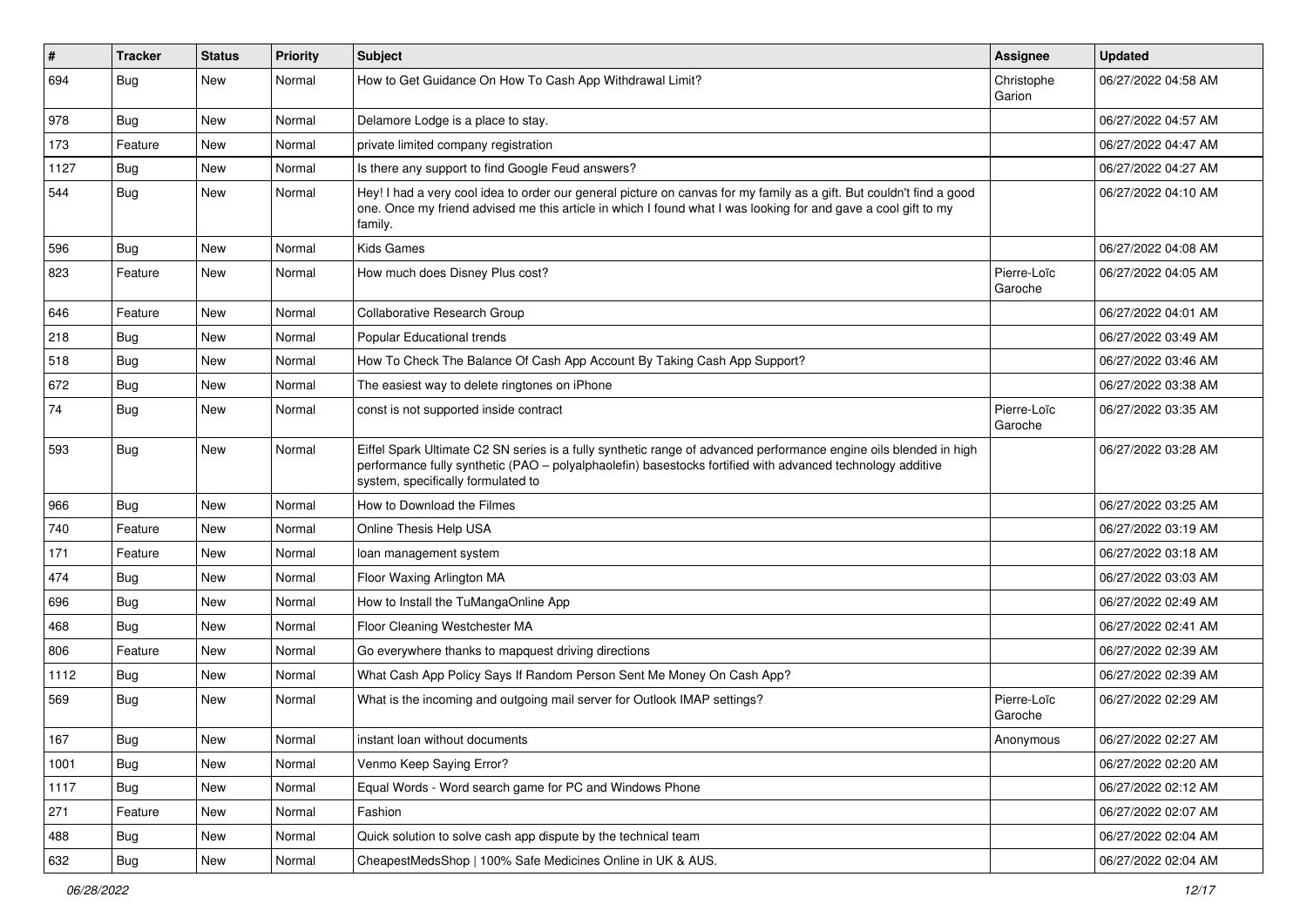| $\vert$ # | <b>Tracker</b> | <b>Status</b> | <b>Priority</b> | Subject                                                                    | <b>Assignee</b>        | <b>Updated</b>      |
|-----------|----------------|---------------|-----------------|----------------------------------------------------------------------------|------------------------|---------------------|
| 616       | <b>Bug</b>     | New           | Normal          | Buy Anavar Tablets   Anavar For Sale in USA, UK & Australia                |                        | 06/27/2022 02:02 AM |
| 372       | <b>Bug</b>     | New           | Normal          | Auto Transport Services in Arlington County VA                             |                        | 06/27/2022 01:42 AM |
| 693       | Feature        | New           | Normal          | How To Get My Money Back From The Cash App To Your Wallet?                 |                        | 06/27/2022 01:31 AM |
| 154       | <b>Bug</b>     | New           | Normal          | fdgyyrut gyrtrw                                                            |                        | 06/27/2022 01:21 AM |
| 611       | Feature        | New           | Normal          | Buy All Modafinil & Armodafinil Tablets @Buy Modafinil US                  |                        | 06/27/2022 01:12 AM |
| 149       | <b>Bug</b>     | New           | Normal          | dftgy                                                                      |                        | 06/27/2022 01:11 AM |
| 522       | Feature        | New           | Normal          | Can You Check App Limits, If Cash app won't let me send money?             |                        | 06/27/2022 01:06 AM |
| 207       | Feature        | New           | Low             | real estate lead conversion                                                |                        | 06/27/2022 01:02 AM |
| 648       | Feature        | New           | Normal          | <b>Plum Health Benefits</b>                                                |                        | 06/27/2022 12:54 AM |
| 758       | Bug            | New           | Normal          | How Do I Study Consistently For Hours?                                     |                        | 06/27/2022 12:49 AM |
| 651       | <b>Bug</b>     | New           | Normal          | Salmon Health Benefits                                                     |                        | 06/27/2022 12:42 AM |
| 998       | <b>Bug</b>     | New           | Normal          | Is It Hard to Solve Wordle An                                              |                        | 06/27/2022 12:24 AM |
| 511       | Feature        | <b>New</b>    | Normal          | Fashion                                                                    | Anonymous              | 06/27/2022 12:17 AM |
| 619       | <b>Bug</b>     | New           | Normal          | Online Trusted Medicine Store in US for Health - Genericmedsupply          |                        | 06/27/2022 12:12 AM |
| 643       | <b>Bug</b>     | New           | Normal          | Oreo TV Apk Download                                                       |                        | 06/26/2022 11:50 PM |
| 159       | <b>Bug</b>     | New           | Normal          | xfguih njgkh                                                               |                        | 06/26/2022 11:38 PM |
| 224       | Feature        | New           | Normal          | Instant Personal Loan                                                      | Pierre-Loïc<br>Garoche | 06/26/2022 11:33 PM |
| 992       | Bug            | New           | Normal          | So vergrößern Sie Ihr Instagram-Profilbild                                 |                        | 06/26/2022 11:29 PM |
| 748       | Bug            | New           | Normal          | Il y a quelques façons d'obtenir des sonneries gratuites pour votre iPhone |                        | 06/26/2022 11:24 PM |
| 815       | Bug            | <b>New</b>    | Normal          | how do i call cash app customer service                                    | Xavier Thirioux        | 06/26/2022 10:54 PM |
| 962       | Bug            | New           | Normal          | Kostenlose Hörbücher                                                       |                        | 06/26/2022 10:45 PM |
| 545       | Feature        | New           | Normal          | Best Canvas Print Company                                                  |                        | 06/26/2022 10:28 PM |
| 719       | <b>Bug</b>     | New           | Normal          | How Do I Send \$5000 Through Cash App Account With Ease?                   |                        | 06/26/2022 10:14 PM |
| 533       | <b>Bug</b>     | New           | Normal          | How to complete the homework assignments in economics in the easiest way?  |                        | 06/26/2022 10:12 PM |
| 938       | Bug            | New           | Normal          | Would you like to have your own ringtone                                   | Christophe<br>Garion   | 06/26/2022 09:54 PM |
| 645       | <b>Bug</b>     | New           | Normal          | thong tin chinh xac nhat hom nay                                           |                        | 06/26/2022 09:46 PM |
| 647       | Feature        | New           | Normal          | <b>Cranberry Health Benefits</b>                                           |                        | 06/26/2022 09:45 PM |
| 764       | <b>Bug</b>     | New           | Normal          | What is available to see what I can watch HBO Max?                         |                        | 06/26/2022 08:52 PM |
| 576       | Bug            | New           | Normal          | So laden Sie ein Instagram-Bild herunter                                   |                        | 06/26/2022 08:46 PM |
| 769       | <b>Bug</b>     | New           | Normal          | check my cash app                                                          |                        | 06/26/2022 08:33 PM |
| 605       | Feature        | New           | Normal          | What will the future of logo design be like?                               |                        | 06/26/2022 08:25 PM |
| 280       | Bug            | New           | Normal          | Pacific Web Design                                                         |                        | 06/26/2022 08:18 PM |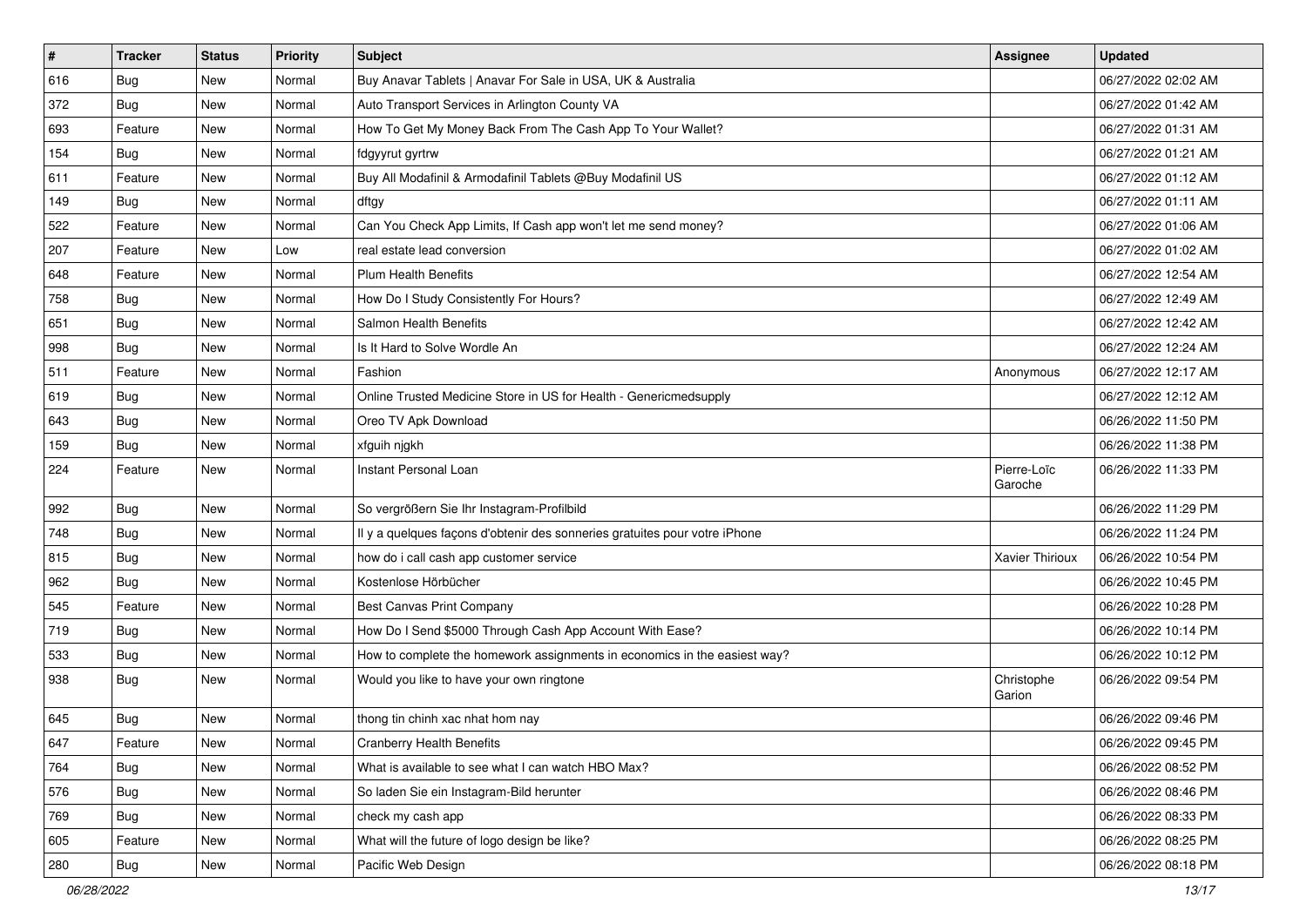| $\vert$ # | <b>Tracker</b> | <b>Status</b> | <b>Priority</b> | Subject                                                                    | <b>Assignee</b>      | <b>Updated</b>      |
|-----------|----------------|---------------|-----------------|----------------------------------------------------------------------------|----------------------|---------------------|
| 460       | <b>Bug</b>     | New           | Normal          | Floor Cleaning Medford MA                                                  |                      | 06/26/2022 08:00 PM |
| 201       | <b>Bug</b>     | New           | Normal          | closure wig                                                                |                      | 06/26/2022 07:50 PM |
| 302       | Bug            | New           | Normal          | Auto Electrical Repair Services in Norcross GA                             |                      | 06/26/2022 07:49 PM |
| 970       | <b>Bug</b>     | New           | Normal          | The Amount Of Time Does Cash App Direct Deposit Time Take?                 |                      | 06/26/2022 07:32 PM |
| 773       | Bug            | New           | Normal          | Spades - Play online free                                                  |                      | 06/26/2022 07:18 PM |
| 206       | <b>Bug</b>     | New           | Low             | <b>Cheap Electric Bikes</b>                                                |                      | 06/26/2022 07:00 PM |
| 1104      | Bug            | New           | Normal          | Idle game fix bug                                                          |                      | 06/26/2022 06:52 PM |
| 690       | <b>Bug</b>     | New           | Normal          | campervan hire                                                             |                      | 06/26/2022 06:47 PM |
| 752       | <b>Bug</b>     | New           | Normal          | Plagerism checker                                                          |                      | 06/26/2022 06:33 PM |
| 795       | <b>Bug</b>     | New           | Normal          | Drift Boss - Exciting Race                                                 |                      | 06/26/2022 06:32 PM |
| 1108      | Bug            | New           | Normal          | Six Guns Mod Apk Answers Your Questions                                    |                      | 06/26/2022 06:26 PM |
| 901       | Feature        | New           | Normal          | good game ever                                                             |                      | 06/26/2022 06:25 PM |
| 585       | Bug            | New           | Normal          | What is cash app help number?                                              |                      | 06/26/2022 06:21 PM |
| 825       | Bug            | New           | Normal          | Lucky Patcher Download                                                     |                      | 06/26/2022 06:09 PM |
| 1096      | <b>Bug</b>     | New           | Normal          | Race and experience new life.                                              |                      | 06/26/2022 06:07 PM |
| 794       | Feature        | New           | Normal          | Safe place to buy fifa coins                                               |                      | 06/26/2022 06:07 PM |
| 810       | Feature        | New           | Normal          | how to remove viruses from a phone                                         |                      | 06/26/2022 06:05 PM |
| 203       | Bug            | New           | Low             | Airport Taxi Guildford                                                     | Anonymous            | 06/26/2022 06:03 PM |
| 129       | Bug            | New           | Normal          | xcvgbgh                                                                    |                      | 06/26/2022 06:01 PM |
| 730       | <b>Bug</b>     | New           | Normal          | Canon IJ Network Tool                                                      |                      | 06/26/2022 05:51 PM |
| 170       | Feature        | New           | Normal          | top mba colleges in bangalore                                              |                      | 06/26/2022 05:46 PM |
| 152       | <b>Bug</b>     | New           | High            | professional bridal makeup artist                                          | Christophe<br>Garion | 06/26/2022 05:44 PM |
| 151       | Feature        | New           | Normal          | Law Essay Writing Service - Assignments Planet                             |                      | 06/26/2022 05:42 PM |
| 123       | Bug            | New           | Normal          | https://www.reddit.com/r/NRLgrandfinal2020/                                |                      | 06/26/2022 05:36 PM |
| 1116      | Bug            | New           | Normal          | ipTV smarts pro                                                            |                      | 06/26/2022 05:34 PM |
| 974       | Bug            | New           | Normal          | Watch NCAA Football Live Streaming Free                                    |                      | 06/26/2022 05:33 PM |
| 469       | <b>Bug</b>     | New           | Normal          | Germs Removal Westchester MA                                               |                      | 06/26/2022 05:31 PM |
| 622       | <b>Bug</b>     | New           | Normal          | CheapestMedsShop   100% Safe Medicines Online in UK & AUS.                 |                      | 06/26/2022 05:27 PM |
| 1098      | <b>Bug</b>     | New           | Normal          | Life of a Fisherman                                                        |                      | 06/26/2022 05:16 PM |
| 220       | Feature        | New           | Normal          | essay writing services                                                     |                      | 06/26/2022 04:55 PM |
| 666       | <b>Bug</b>     | New           | Normal          | 470+ pages à colorier de Noël                                              |                      | 06/26/2022 04:55 PM |
| 535       | <b>Bug</b>     | New           | Normal          | Getting Tangled Problems When You Try To Apply For Cash App Delete Account | Christophe<br>Garion | 06/26/2022 04:51 PM |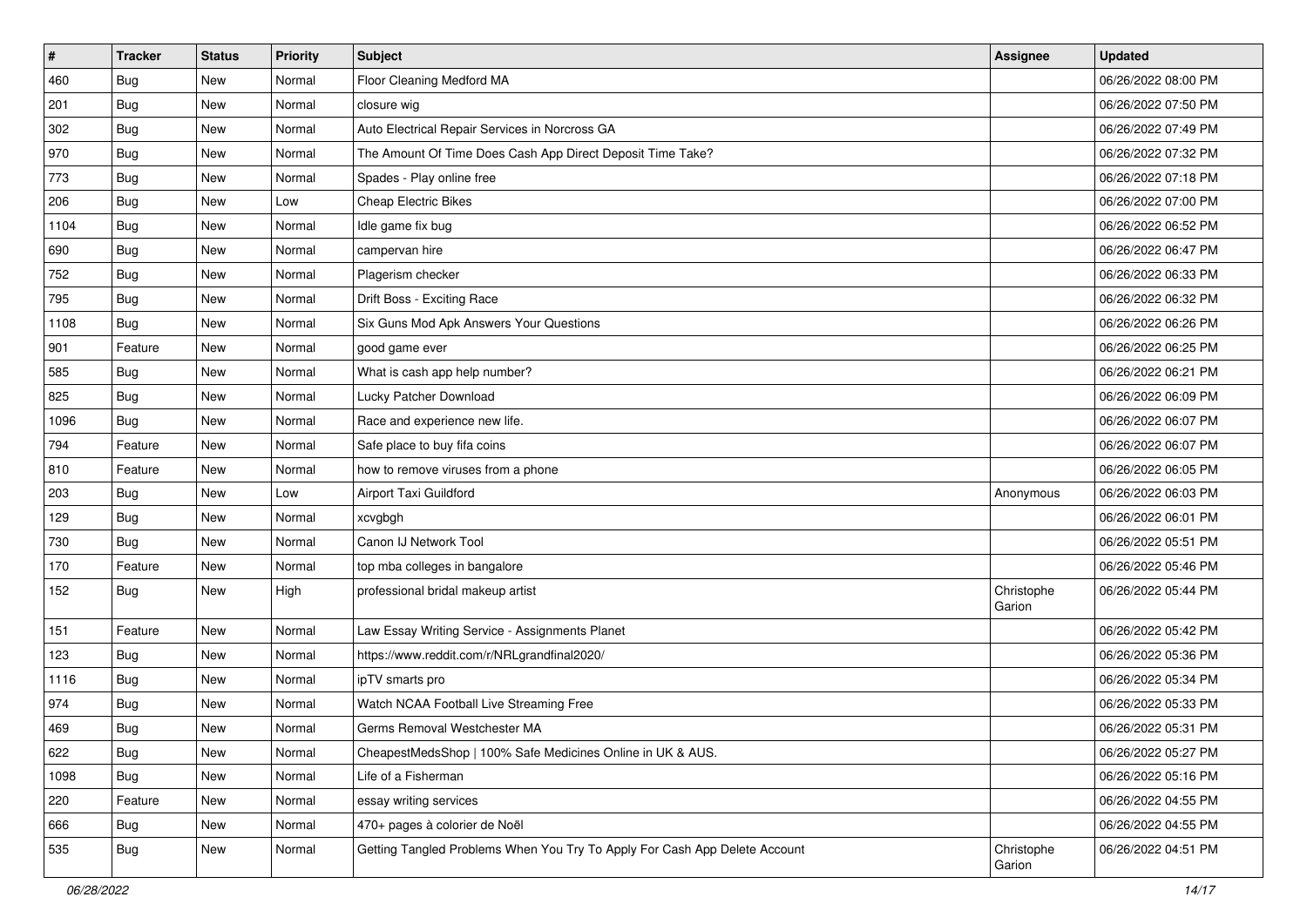| $\vert$ #     | <b>Tracker</b> | <b>Status</b> | Priority | <b>Subject</b>                                                       | <b>Assignee</b>        | <b>Updated</b>      |
|---------------|----------------|---------------|----------|----------------------------------------------------------------------|------------------------|---------------------|
| $ 940\rangle$ | <b>Bug</b>     | New           | Normal   | What is Plex and Is Plex Legal?                                      |                        | 06/26/2022 04:50 PM |
| 580           | <b>Bug</b>     | New           | High     | What is Narrative Essay?                                             | Christophe<br>Garion   | 06/26/2022 04:49 PM |
| 610           | Feature        | New           | Normal   | CheapestMedsShop 100% Safe Medicines Online in USA UK & AUS.         |                        | 06/26/2022 04:35 PM |
| 750           | <b>Bug</b>     | New           | Normal   | Create a Report Template                                             |                        | 06/26/2022 04:27 PM |
| 1097          | Bug            | New           | Normal   | Race and experience new life.                                        |                        | 06/26/2022 04:22 PM |
| 712           | <b>Bug</b>     | New           | Normal   | <b>Tips and Tricks</b>                                               |                        | 06/26/2022 04:19 PM |
| 631           | Bug            | New           | Normal   | How Can I Load Cash App Card at Walmart straight away?               |                        | 06/26/2022 04:07 PM |
| 732           | Bug            | New           | Normal   | Get rectifications steps about why cash app transfer failed          |                        | 06/26/2022 03:28 PM |
| 284           | <b>Bug</b>     | New           | Normal   | All About Cash App Transfer Fail Problems                            |                        | 06/26/2022 03:15 PM |
| 193           | Bug            | New           | Normal   | 18% Discount on Homeopathic medicines                                |                        | 06/26/2022 03:13 PM |
| 674           | <b>Bug</b>     | New           | Normal   | The best game in 2021                                                | Pierre-Loïc<br>Garoche | 06/26/2022 03:10 PM |
| 649           | Feature        | New           | Normal   | Pear Health Benefits                                                 |                        | 06/26/2022 02:53 PM |
| 247           | Bug            | New           | Normal   | best 4 Channel Amp                                                   |                        | 06/26/2022 02:47 PM |
| 582           | Bug            | New           | Normal   | Cash App Won't Let Me Send Money If There Is A Low Balance Available | Pierre-Loïc<br>Garoche | 06/26/2022 02:39 PM |
| 961           | Bug            | New           | Normal   | TeaTv is an Android                                                  |                        | 06/26/2022 02:02 PM |
| 589           | Bug            | New           | Normal   | How can I get the cash app phone number of customer support?         |                        | 06/26/2022 01:59 PM |
| 754           | <b>Bug</b>     | New           | Normal   | Cómo descargar tonos gratis de teléfono celular                      |                        | 06/26/2022 01:56 PM |
| 768           | Bug            | New           | Normal   | Where can you buy best jackets online?                               |                        | 06/26/2022 01:50 PM |
| 144           | <b>Bug</b>     | New           | Normal   | curly bob lace front wigs                                            |                        | 06/26/2022 01:44 PM |
| 705           | <b>Bug</b>     | New           | Normal   | wuxiaworld                                                           |                        | 06/26/2022 01:43 PM |
| 784           | Bug            | New           | Normal   | How To Add Money On Cash App Card And Check The Funds?               |                        | 06/26/2022 01:43 PM |
| 553           | <b>Bug</b>     | New           | Normal   | Cinema HD APK - Free Movie Enjoyment App on Android                  |                        | 06/26/2022 01:39 PM |
| 735           | Bug            | New           | Normal   | A quick fix of how to get money back from cash app stocks            |                        | 06/26/2022 01:31 PM |
| 265           | <b>Bug</b>     | New           | Normal   | 3 Faq's On Downloading To Your Apple Ipod                            |                        | 06/26/2022 01:26 PM |
| 623           | <b>Bug</b>     | New           | Normal   | Listen to online radio stations for mobile phones                    |                        | 06/26/2022 01:20 PM |
| 759           | <b>Bug</b>     | New           | Normal   | Canon IJ Network Tool                                                | Pierre-Loïc<br>Garoche | 06/26/2022 01:17 PM |
| 510           | Feature        | New           | Normal   | Fashion                                                              | Anonymous              | 06/26/2022 01:11 PM |
| 88            | <b>Bug</b>     | New           | Normal   | kind2 output: When for node arguments                                | Pierre-Loïc<br>Garoche | 06/26/2022 01:11 PM |
| 555           | Bug            | New           | Normal   | web design development in hyderabad                                  |                        | 06/26/2022 01:08 PM |
| 664           | Bug            | New           | Normal   | Tea TV Apk Download - The Best Way to Watch Movies Offline           |                        | 06/26/2022 12:59 PM |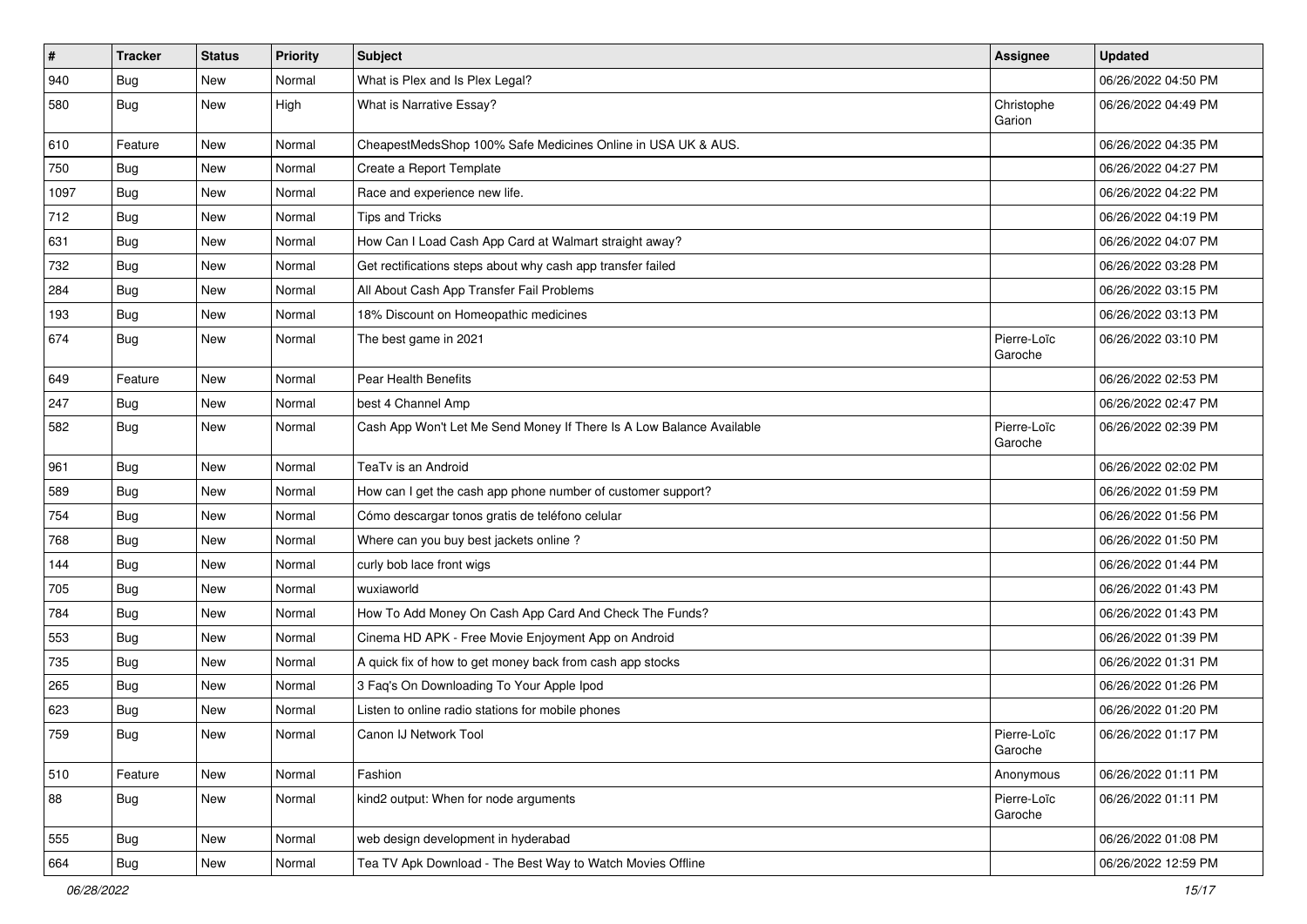| $\vert$ # | <b>Tracker</b> | <b>Status</b> | <b>Priority</b> | Subject                                                                                                                                                  | <b>Assignee</b>        | <b>Updated</b>      |
|-----------|----------------|---------------|-----------------|----------------------------------------------------------------------------------------------------------------------------------------------------------|------------------------|---------------------|
| 811       | <b>Bug</b>     | New           | Normal          | Canon IJ Network Tool                                                                                                                                    |                        | 06/26/2022 12:58 PM |
| 136       | Bug            | New           | Normal          | snappow                                                                                                                                                  |                        | 06/26/2022 12:51 PM |
| 189       | Bug            | New           | Normal          | <b>College Biology Writing Services</b>                                                                                                                  |                        | 06/26/2022 12:50 PM |
| 749       | <b>Bug</b>     | New           | Normal          | The Best Bubble Shooter Game for Android                                                                                                                 |                        | 06/26/2022 12:12 PM |
| 941       | Bug            | New           | Normal          | is Disney Now and Disney Plus different?                                                                                                                 |                        | 06/26/2022 12:10 PM |
| 1115      | <b>Bug</b>     | New           | Normal          | How to access your saved favorite Tiktok                                                                                                                 |                        | 06/26/2022 12:01 PM |
| 466       | <b>Bug</b>     | New           | Normal          | Floor Stripping Westchester MA                                                                                                                           |                        | 06/26/2022 11:57 AM |
| 549       | <b>Bug</b>     | New           | Normal          | Radio Luisteren                                                                                                                                          |                        | 06/26/2022 11:56 AM |
| 260       | <b>Bug</b>     | New           | Normal          | Web Design Services Near Me                                                                                                                              |                        | 06/26/2022 11:55 AM |
| 1120      | <b>Bug</b>     | New           | Normal          | Summary of 5 best coloring apps on phones                                                                                                                |                        | 06/26/2022 11:32 AM |
| 231       | Bug            | New           | Normal          | Is the ringtone download difficult or not?                                                                                                               | Pierre-Loïc<br>Garoche | 06/26/2022 11:30 AM |
| 230       | Bug            | New           | Normal          | Add Money To Cash App Card - Auto Cash Apps                                                                                                              |                        | 06/26/2022 11:25 AM |
| 698       | Feature        | New           | Normal          | Connect with cash app representative to ask about cash app flip scam                                                                                     |                        | 06/26/2022 11:24 AM |
| 574       | Bug            | New           | Normal          | How to fix the Epson printer offline issue due to a wired connection?                                                                                    |                        | 06/26/2022 11:19 AM |
| 473       | <b>Bug</b>     | New           | Normal          | Floor Stripping Arlington MA                                                                                                                             |                        | 06/26/2022 11:10 AM |
| 257       | Bug            | <b>New</b>    | Normal          | Best latte machines                                                                                                                                      |                        | 06/26/2022 11:07 AM |
| 788       | Bug            | New           | Normal          | Intro Maker Mod APK                                                                                                                                      |                        | 06/26/2022 11:01 AM |
| 118       | Bug            | New           | Normal          | golf                                                                                                                                                     | Anonymous              | 06/26/2022 10:39 AM |
| 547       | Bug            | New           | Normal          | Get rid of the issue of cash app down by calling experts.                                                                                                |                        | 06/26/2022 10:38 AM |
| 952       | Bug            | <b>New</b>    | Normal          | Canon IJ Network Tool                                                                                                                                    |                        | 06/26/2022 10:35 AM |
| 597       | Bug            | New           | Normal          | Universo s / f Download                                                                                                                                  |                        | 06/26/2022 10:14 AM |
| 617       | Bug            | New           | Normal          | Buy Vidalista Tablets (Tadalafil) at [\$25 OFF + Free Shipping] Vidalistatablets                                                                         |                        | 06/26/2022 10:11 AM |
| 967       | Feature        | New           | Normal          | stream live nfl games free online                                                                                                                        |                        | 06/26/2022 10:09 AM |
| 993       | <b>Bug</b>     | New           | Normal          | IO Games Free Online                                                                                                                                     |                        | 06/26/2022 09:41 AM |
| 989       | Bug            | New           | Normal          | Barewoods Wax Cigar                                                                                                                                      |                        | 06/26/2022 09:19 AM |
| 1111      | <b>Bug</b>     | New           | Normal          | LOLBeans is a fun battle royale game where you race with other players while avoiding obstacles. Reach the end<br>of the course in competitive gameplay! |                        | 06/26/2022 09:17 AM |
| 706       | Bug            | New           | Normal          | How Can You Cancel A Cash App Payment Without Any Prior Information?                                                                                     |                        | 06/26/2022 09:13 AM |
| 1109      | Feature        | New           | Normal          | Six Guns Mod Apk Answers Your Questions                                                                                                                  | Christophe<br>Garion   | 06/26/2022 09:12 AM |
| 958       | <b>Bug</b>     | New           | Normal          | Avail Cash app support service to know Sutton bank cash app number                                                                                       |                        | 06/26/2022 08:46 AM |
| 984       | Bug            | New           | Normal          | How to disable, permanently delete Twitter account on phone, PC                                                                                          |                        | 06/26/2022 08:28 AM |
| 747       | Bug            | New           | Normal          | How to Install Tyflex Plus on Your Android Device                                                                                                        |                        | 06/26/2022 08:16 AM |